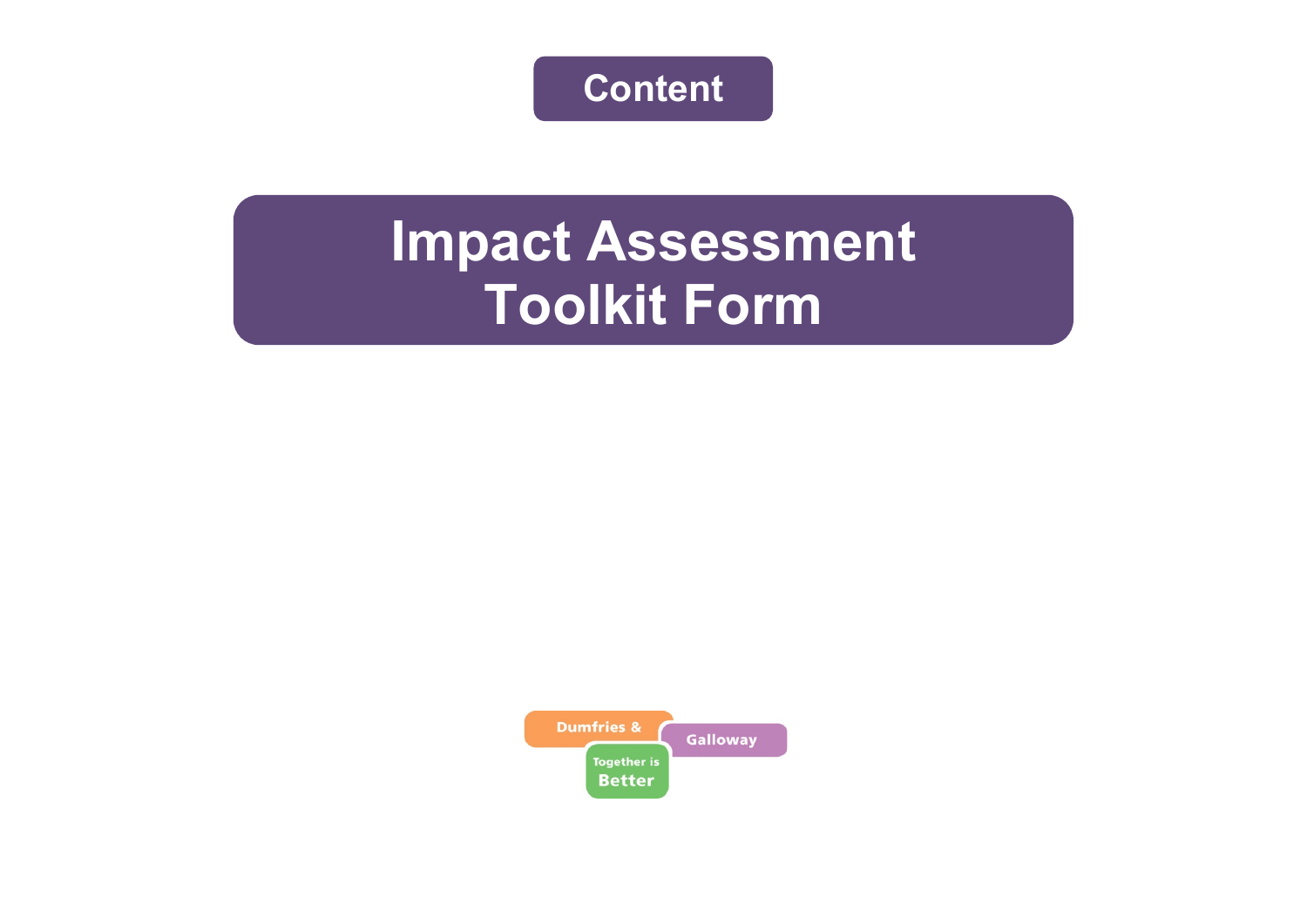- **SECTION 1 General Information**
- **SECTION 2 Aims of the function or policy**
- **SECTION 3 Evidence**
- **SECTION 4 Impacts**
- **SECTION 5 Monitoring and Reviewing**
- **SECTION 6 Public Reporting of Results (information required for the Summary Sheet)**
- **SECTION 7 Quality Assurance**

### **Section 1 : General Information**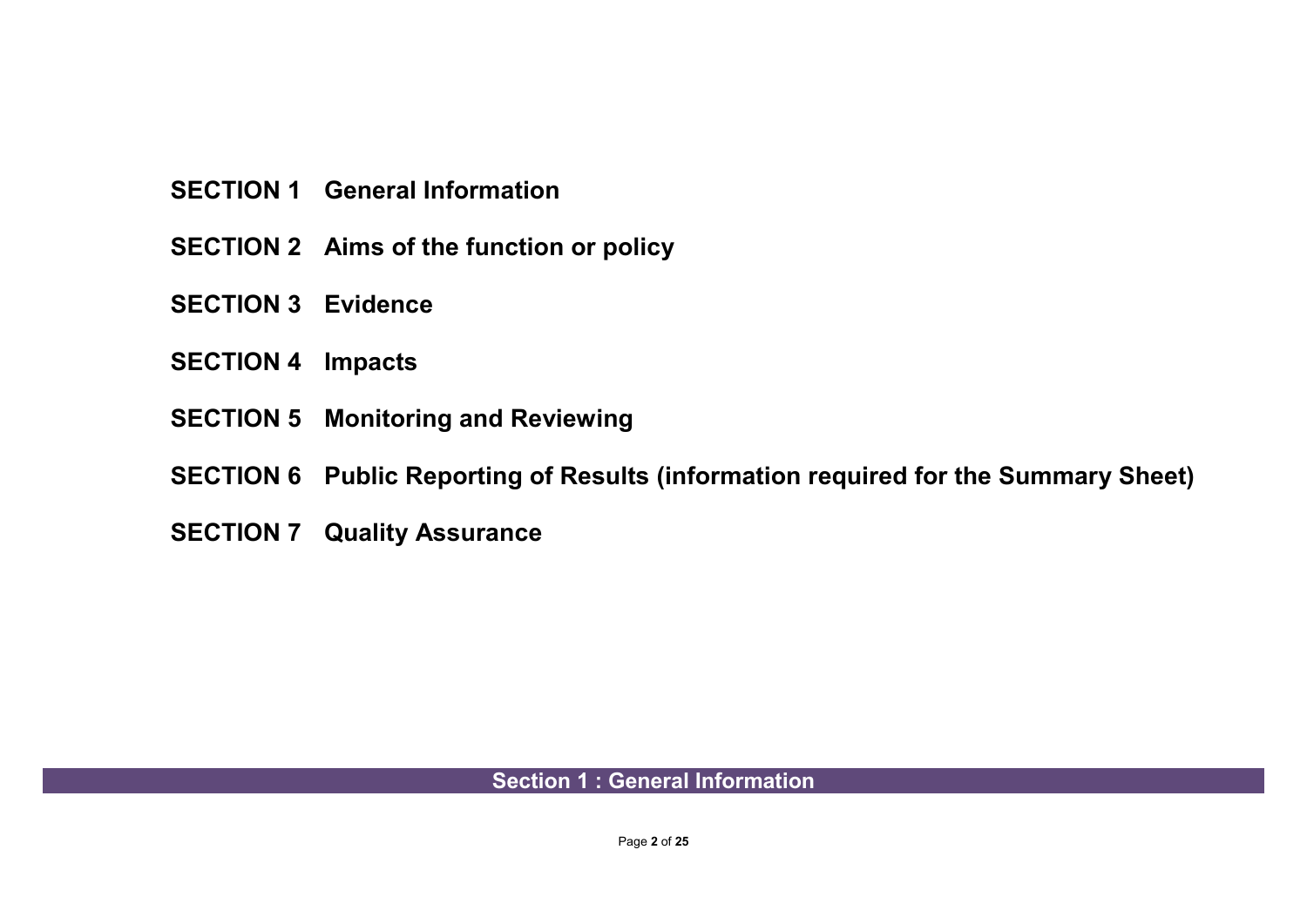|                |                                                                             | <b>Guidance</b>                                        |
|----------------|-----------------------------------------------------------------------------|--------------------------------------------------------|
|                | Name of policy:                                                             | The word policy is used throughout this document for   |
|                | Inequalities Impact Assessment of Transforming Wigtownshire Programme May   | ease but it could also be a strategy, plan, project or |
|                | 2018 - May 2020                                                             | budget option (saving or income generation).           |
| $\overline{2}$ | X.<br>$\Box$<br>Is this policy:<br>reviewed<br>new                          |                                                        |
| 3              | Lead Service(s) involved in the delivery of this policy:                    |                                                        |
|                | <b>Wigtownshire Health &amp; Social Care Partnership</b>                    |                                                        |
| 4              | Who else is involved in the implementation of this policy:                  | e.g. other Services or partner agencies                |
|                | <b>Galloway Community Hospital, Social Services, Community Pharmacy, GP</b> |                                                        |
|                | Services, Health & Wellbeing Team incl. mPower and CoH-Sync EU funded       |                                                        |
|                | programmes, members of the community incl. volunteers, community            |                                                        |
|                | councillors and general public (co-production)                              |                                                        |
| 5              | Lead person:                                                                | The lead person should be someone who has a good       |
|                | <b>Julie Currie/Karen Harper</b>                                            | knowledge of the policy to be assessed and has         |
|                |                                                                             | been trained in the toolkit.                           |
|                |                                                                             |                                                        |
| 6              | Names and organisations of those involved in the process:                   | The tool should be completed by no fewer than two      |
|                | <b>Julie Currie, Public Health Practitioner, Wigtownshire Locality</b>      | people. It is good practice to involve stakeholders    |
|                | Karen Harper, Transforming Wigtownshire Programme Manager                   | and in particular the relevant Equality and Diversity  |
|                | Robyn Ruddick, Project Manager, Stewartry Locality                          | Group(s) must be involved.                             |
|                | Frank Morgan, DG Voice Lead Manager                                         |                                                        |
|                | Kalpana Ratnam - Roarty, User Carer Involvement                             |                                                        |
|                | Date of Impact Assessment (IA): 25 <sup>th</sup> November 2019              |                                                        |
|                |                                                                             |                                                        |
| 8              | Do all participants understand the Guidance?                                | The lead person should check all attending have        |
|                | X Yes                                                                       | read and understood the purpose or process of IA       |
|                |                                                                             |                                                        |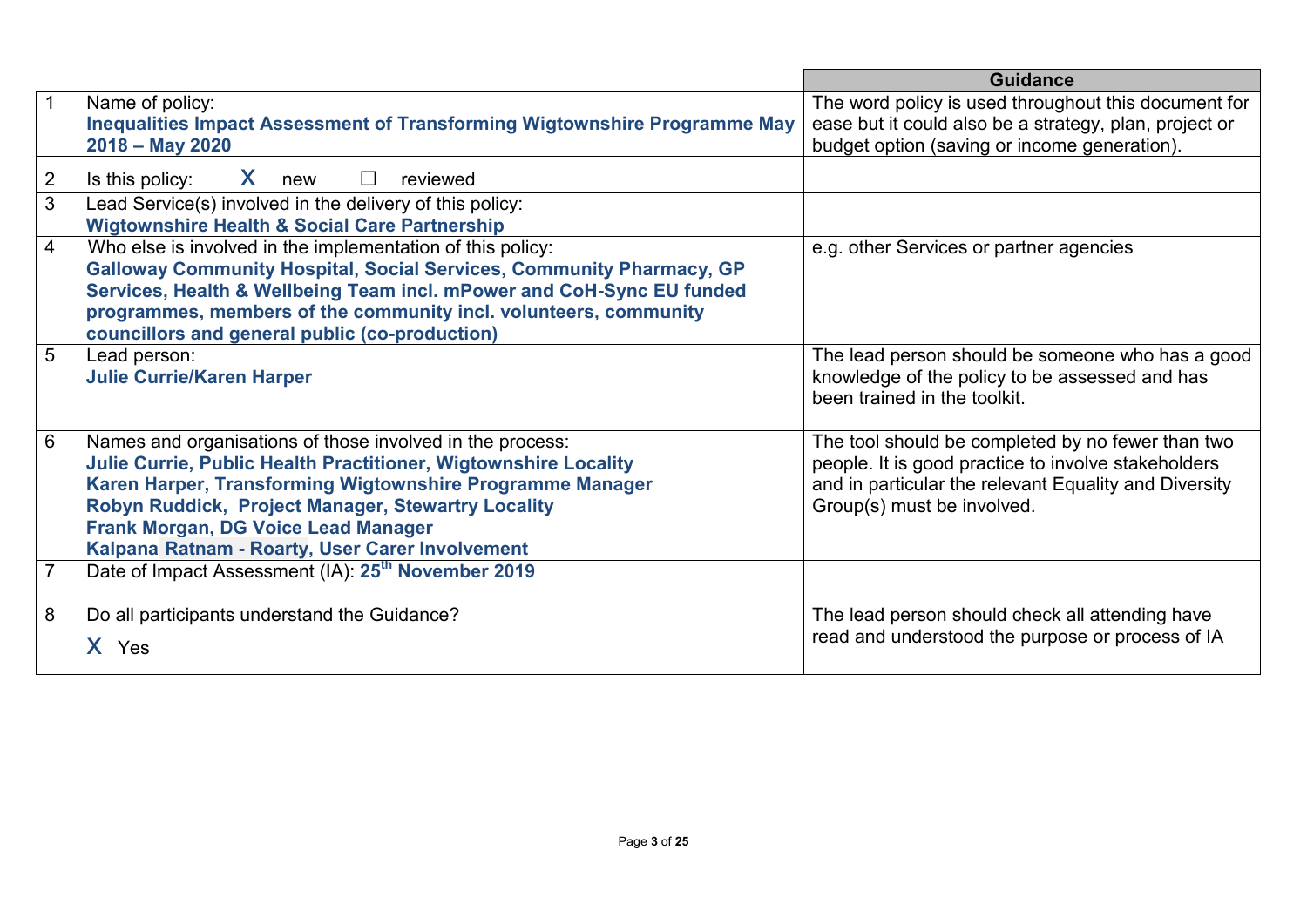#### **Section 2 : Aims of the policy Guidance** 9 What are the main aims of the policy? Please list The Programme supports the delivery of the 9 National Health and Wellbeing Outcomes. The overarching aim of the Programme is to understand what people need in order to develop new sustainable models of health and social care which meet the needs of the population and communities well into the future by; • Maximising all available resources to provide safe, sustainable and effective services • Engaging with the people of the community, staff groups and all stakeholders from across Wigtownshire using a co-production approach. *Co-production is about professionals and citizens making better use of each other's assets, resources and contributions to achieve better outcomes or improved efficiency."* It is important to stress that the focus of the Programme is to develop and test new and innovative ways of working and make recommendations to the Dumfries and Galloway IJB that will serve as a roadmap to inform the future direction of travel after the Programme ends in May 2020. This should describe the policy and what you are trying to do. Think about: • Why is it needed? • What outcomes does the organisation hope to achieve by it? • In particular will the policy contribute to the organisations' Objectives/Priorities, the Single Outcome Agreement and/or Health and Social Care Integration? 10 Will the policy assist in meeting the aims of legislation?  $X$  Yes  $\Box$  No Give details (a) The Equality Act 2010  $\chi$ (b) Human Rights Act 1998  $\overline{X}$ (c) Climate Change Scotland Act 2009  $\chi$ (d) Environmental Assessment  $(Xcotland)$  Act 2005  $X$ The purpose of IA is to assess which individuals or groups will be most affected and how. Think also about how the policy will be delivered (e.g. through existing outlets?) and how it will be communicated to clients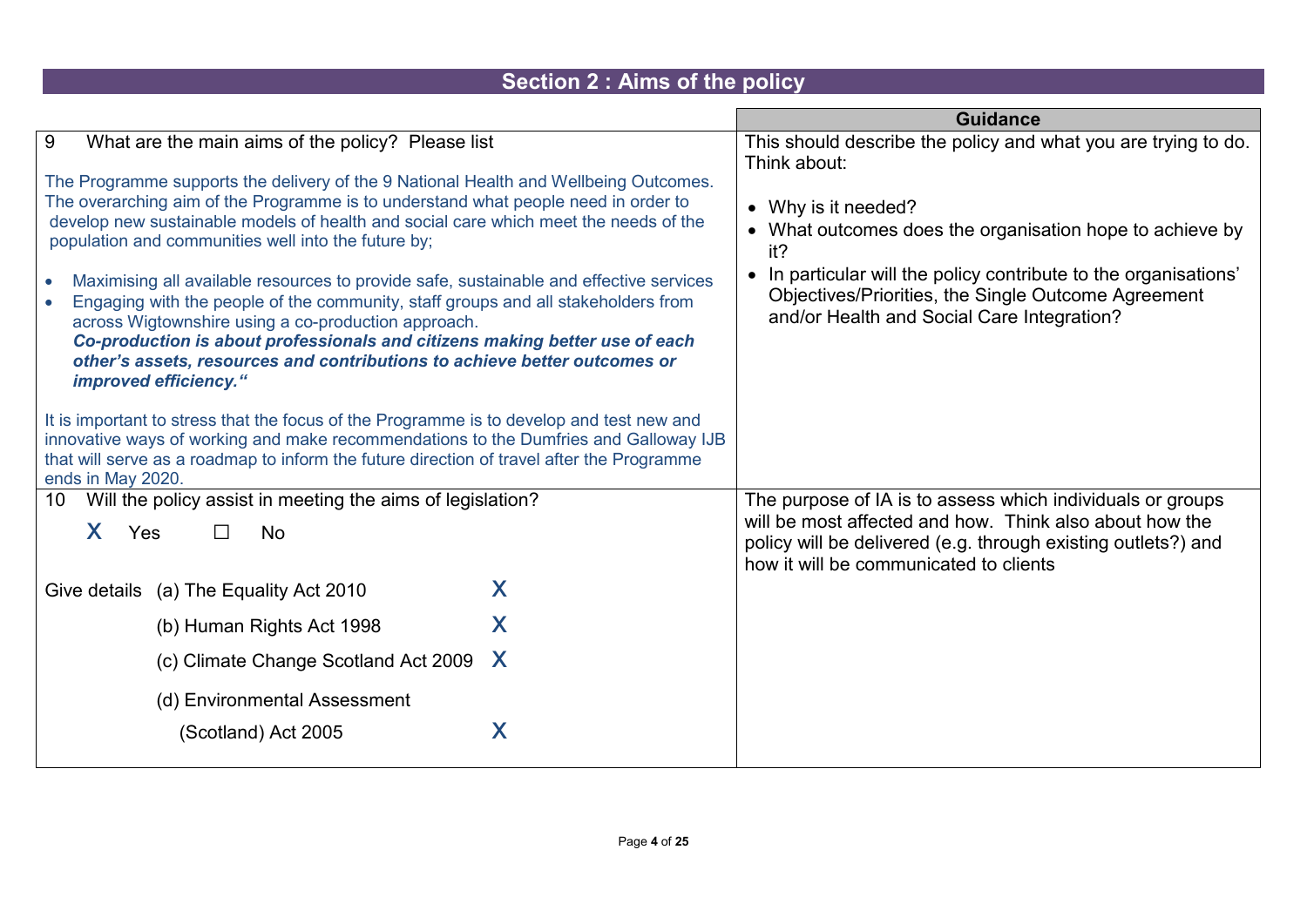|           | <b>Section 3: Evidence</b>                                                                                                                                                                                                                                                                               |                                                                                                                                                                                                                                                                      |
|-----------|----------------------------------------------------------------------------------------------------------------------------------------------------------------------------------------------------------------------------------------------------------------------------------------------------------|----------------------------------------------------------------------------------------------------------------------------------------------------------------------------------------------------------------------------------------------------------------------|
|           |                                                                                                                                                                                                                                                                                                          | <b>Guidance</b>                                                                                                                                                                                                                                                      |
| 11        | What evidence has or will be used to identify any potential positive or negative<br>impacts?                                                                                                                                                                                                             | Evidence could be based on a specific geographical<br>area or a community of interest and could include<br>consultations, surveys, focus groups, interviews, pilot                                                                                                   |
|           | Insert details in the boxes below (a) to (e):                                                                                                                                                                                                                                                            | projects, user feedback (inc. complaints made), officer<br>knowledge and experience, equalities monitoring data,<br>academic publications, consultants' reports, etc. Also<br>identify where there are gaps in the evidence and set<br>out how these will be filled. |
|           | (a) Involvement in development/ review                                                                                                                                                                                                                                                                   | Who has been involved in the development so far of                                                                                                                                                                                                                   |
|           | Communications and Engagement/Co-production Group - Monthly meetings from June<br>2017 - Sept 2018 Became Steering Group through Mar 2018 then Transforming<br>Wigtownshire Implementation Group May 2019                                                                                                | your policy?                                                                                                                                                                                                                                                         |
| $\bullet$ | Engagement Stands at both Stranraer and Wigtown Agricultural Shows in summer 2018                                                                                                                                                                                                                        |                                                                                                                                                                                                                                                                      |
| $\bullet$ | Further community and partners engagement in Stranraer and Wigtown in autumn 2018                                                                                                                                                                                                                        |                                                                                                                                                                                                                                                                      |
|           | Wigtownshire Community Councils - autumn/winter 2018 - 2019                                                                                                                                                                                                                                              |                                                                                                                                                                                                                                                                      |
|           | (b) Research                                                                                                                                                                                                                                                                                             | Have you conducted any research or what research are                                                                                                                                                                                                                 |
|           | Initial Transforming Wigtownshire leaflet and posters created by Health Intelligence<br>Team which included Wigtownshire population demographics.                                                                                                                                                        | you using?                                                                                                                                                                                                                                                           |
|           | (c) Officer/Practitioner knowledge and experience                                                                                                                                                                                                                                                        | What expertise or individual information are the group                                                                                                                                                                                                               |
|           | Transforming Wigtownshire Programme Board with Independent Chair (made up of Health<br>and Social Care Officers and members of public with a range of experience and expertise<br>from IT, Law, Healthcare Management, Learning Disabilities experience, Academia &<br>Research, Community Council Lead) | using to inform their judgements?                                                                                                                                                                                                                                    |
|           | (d) Monitoring data                                                                                                                                                                                                                                                                                      | What data is available locally or nationally to inform the                                                                                                                                                                                                           |
|           | Health and Wellbeing Team (Building Healthy Communities, CoH-Sync, mPower, etc, collect<br>demographic data. This will be used to inform TW Programme future report<br>recommendations.                                                                                                                  | group?                                                                                                                                                                                                                                                               |
|           | Map and stickers to ascertain the geographical spread of attendees at "Navigating Life's<br>Journey" event in Stranraer on July 17 <sup>th</sup> 2019.                                                                                                                                                   |                                                                                                                                                                                                                                                                      |
|           | (e) Feedback                                                                                                                                                                                                                                                                                             | What feedback is available to inform the IA? e.g. both                                                                                                                                                                                                               |
| $\bullet$ | Meeting records (TW Programme Board, TW Implementation Group, Communication and                                                                                                                                                                                                                          | positive and negative users experiences of the policy -                                                                                                                                                                                                              |
|           | Education Workstream) Events Surveys, Engagement Feedback, Wigtownshire Health and                                                                                                                                                                                                                       | surveys, Board or Elected Members enquiries and                                                                                                                                                                                                                      |
|           | Social Care Facebook page, local Press and TW Newsletter production.                                                                                                                                                                                                                                     | comments etc                                                                                                                                                                                                                                                         |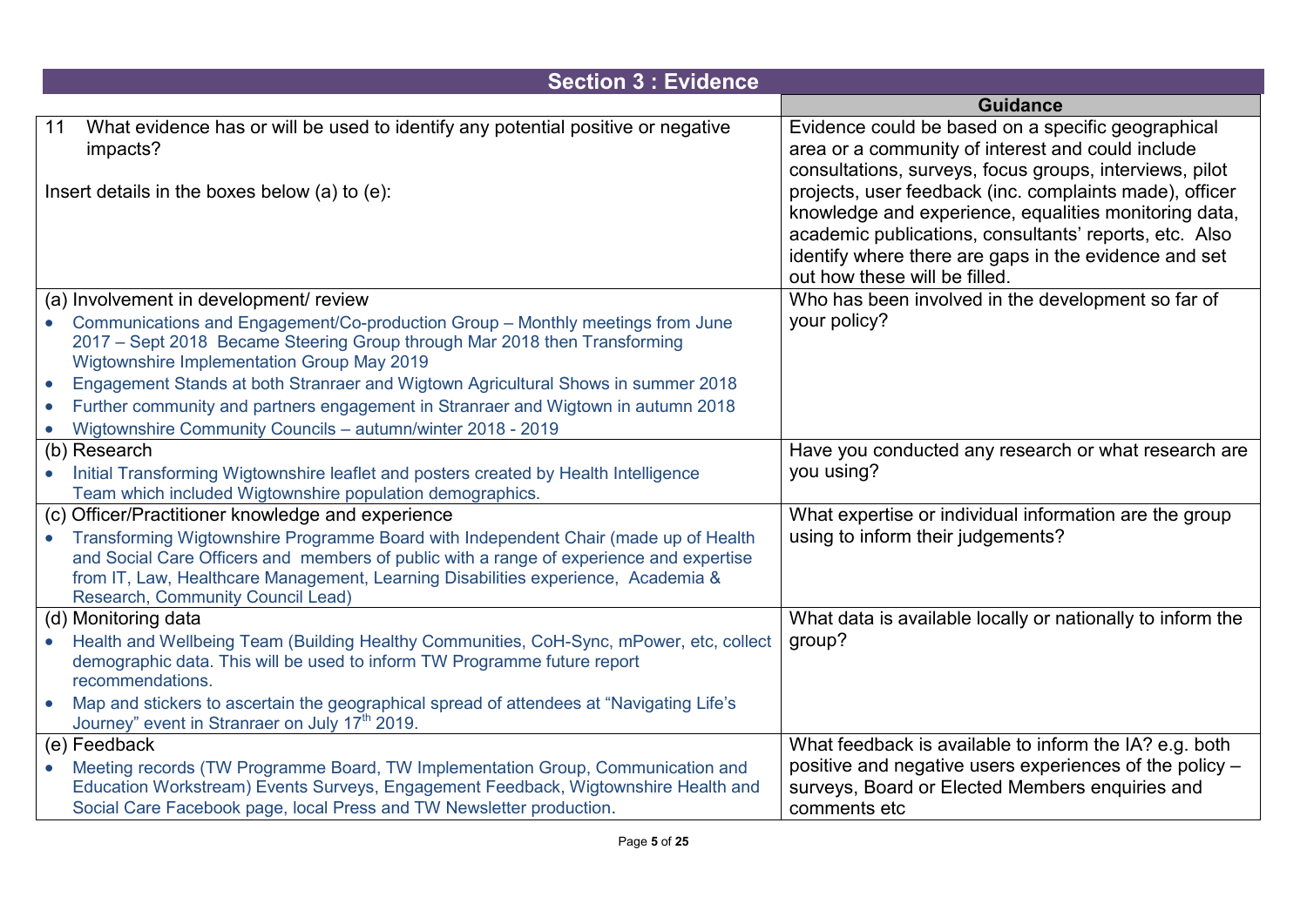#### **Section 4: Impact Areas**

This section covers the Protected Characteristics, Human Rights, health, climate change and sustainable development.

#### 12 **AGE**

This refers to children and adults of a particular age or age range.

Useful website: **UN Convention on the Rights of the Child** [Age UK](http://www.ageuk.org.uk/)

Remember different age groups have different concerns e.g.

- violence is more likely to happen to you if you are a young man but the fear of crime can be debilitating if you are an older or lone woman.
- can all age groups access your service even on a dark winter night?
- children (people under 18) have a right to advice and information but this may need to be in a different format from the same information directed at adults
- when considering age/ children remember that some children are more vulnerable or have particular issues that may need additional consideration, for example children in poverty or Looked After Children (LAC).

| How does your policy affect this protected characteristic?                                                                                                                                |                                  |                      |                                  |                                                                                                                                                                                                                                                        |
|-------------------------------------------------------------------------------------------------------------------------------------------------------------------------------------------|----------------------------------|----------------------|----------------------------------|--------------------------------------------------------------------------------------------------------------------------------------------------------------------------------------------------------------------------------------------------------|
| Indicate if the impact is positive or negative<br>or if there is no impact                                                                                                                | <b>Positive</b><br><b>Impact</b> | No.<br><b>Impact</b> | <b>Negative</b><br><b>Impact</b> | <b>Comments</b>                                                                                                                                                                                                                                        |
| Eliminate discrimination, harassment,<br>victimisation or any other prohibited conduct<br><b>Advance</b> equality of opportunity by having<br>due regard to:                              |                                  |                      |                                  | Difficult to gauge accurately at this stage but as the nature of<br>the Transforming Wigtownshire work is "improvement" it is<br>expected to have a positive impact of people of all ages.<br>• mPower - focused on 65 years and older. Technology for |
| • removing or minimising disadvantage<br>meeting the needs of particular groups<br>$\bullet$<br>that are different from the needs of others<br>• encouraging participation in public life |                                  |                      |                                  | safety in own home, tackling loneliness and isolation, etc.<br>• CoH-Sync – focus on younger people (youth groups,<br>schools)<br><b>MSYP (Scottish Youth Parliament) involvement</b>                                                                  |
| <b>Foster</b> good relations – tackle prejudice,<br>promote understanding                                                                                                                 |                                  |                      |                                  | Link to 10,000 Voices work, LGBT Youth<br>TW is part of D&G Best Start Programme (creation of<br>Women, Children's and Sexual Health Services in West.                                                                                                 |

Page **6** of **25**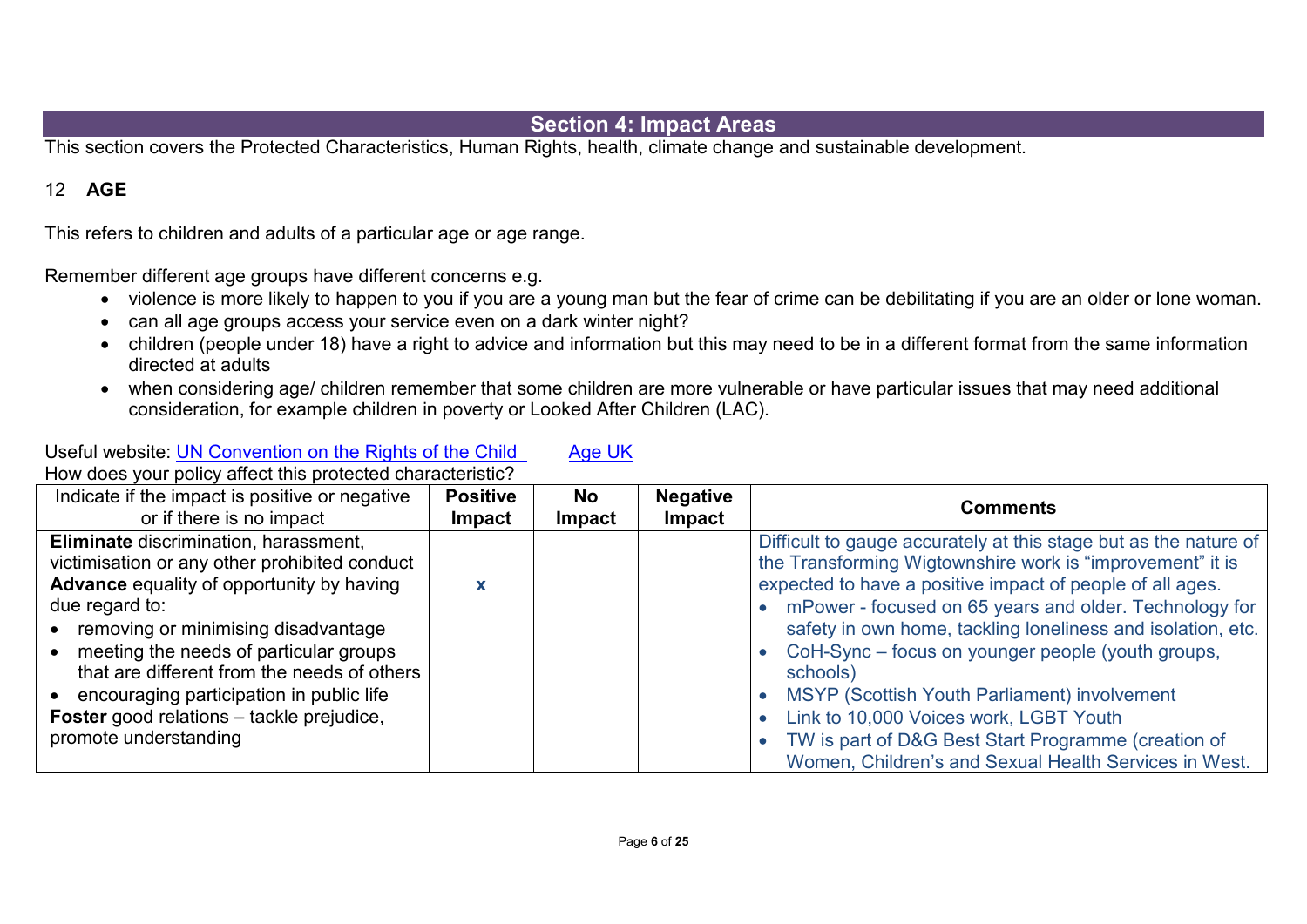#### 13 **DISABILITY**

A person has a disability if they have a physical or mental impairment (including learning disabilities) which has a substantial and long-term adverse effect on that person's ability to carry out normal day-to-day activities.

- How does this policy affect disabled people in Dumfries and Galloway?
- Is there any reason to believe that disabled people are being, or could be, adversely affected by this policy?
- Are there any impairment groups who are particularly adversely affected by the policy?
- Could your policy adversely affect individuals as a result of something arising from their disability?
- Does your policy ensure that the rights of people with learning disabilities to dignity, equality and non-discrimination are respected and upheld?

Useful websites and publications: [Disability Rights](https://www.gov.uk/browse/disabilities/rights) [Equality and Human Rights Commission](http://www.equalityhumanrights.com/) [DGVoice](http://www.dgvoice.co.uk/) Keys to Life Report- [Improving Quality of Life for People with Learning Disabilities](http://www.gov.scot/Resource/0042/00424389.pdf)

| Indicate if the impact is positive or negative                                                                                                                                                                                                                                                                                                                                                                     | <b>Positive</b> | <b>No</b>     | <b>Negative</b> | <b>Comments</b>                                                                                                                                                                                                                                                                                                                                                                                                                                                                                                                                                                                                                                                                                                                                                    |
|--------------------------------------------------------------------------------------------------------------------------------------------------------------------------------------------------------------------------------------------------------------------------------------------------------------------------------------------------------------------------------------------------------------------|-----------------|---------------|-----------------|--------------------------------------------------------------------------------------------------------------------------------------------------------------------------------------------------------------------------------------------------------------------------------------------------------------------------------------------------------------------------------------------------------------------------------------------------------------------------------------------------------------------------------------------------------------------------------------------------------------------------------------------------------------------------------------------------------------------------------------------------------------------|
| or if there is no impact                                                                                                                                                                                                                                                                                                                                                                                           | <b>Impact</b>   | <b>Impact</b> | Impact          |                                                                                                                                                                                                                                                                                                                                                                                                                                                                                                                                                                                                                                                                                                                                                                    |
| Eliminate discrimination, harassment,<br>victimisation or any other prohibited conduct<br><b>Advance</b> equality of opportunity by having<br>due regard to:<br>• removing or minimising disadvantage<br>• meeting the needs of particular groups<br>that are different from the needs of others<br>encouraging participation in public life<br>Foster good relations - tackle prejudice,<br>promote understanding | X               |               |                 | Learning Disability re-provisions to new purpose built<br>bungalows at Garrick site using evidence based<br>learnings on re-provision in Castle Douglas<br>Community Link Unit classes delivery for people with<br>LTC (long term conditions) such as arthritis and<br>Parkinson's disease<br>Attend Anywhere upscale – IT infrastructure and person-<br>centred approaches to help people access services more<br>easily closer to home either from a building or on own<br>personal devices<br>Strong links with out of region partners to share learning<br>- EU funded projects, mPower and CoH-Sync (Western<br>Isles, Ayrshire and Arran, Northern and Southern Ireland<br>cross border.<br><b>Visibility Scotland links.</b><br>Sign language interpreters. |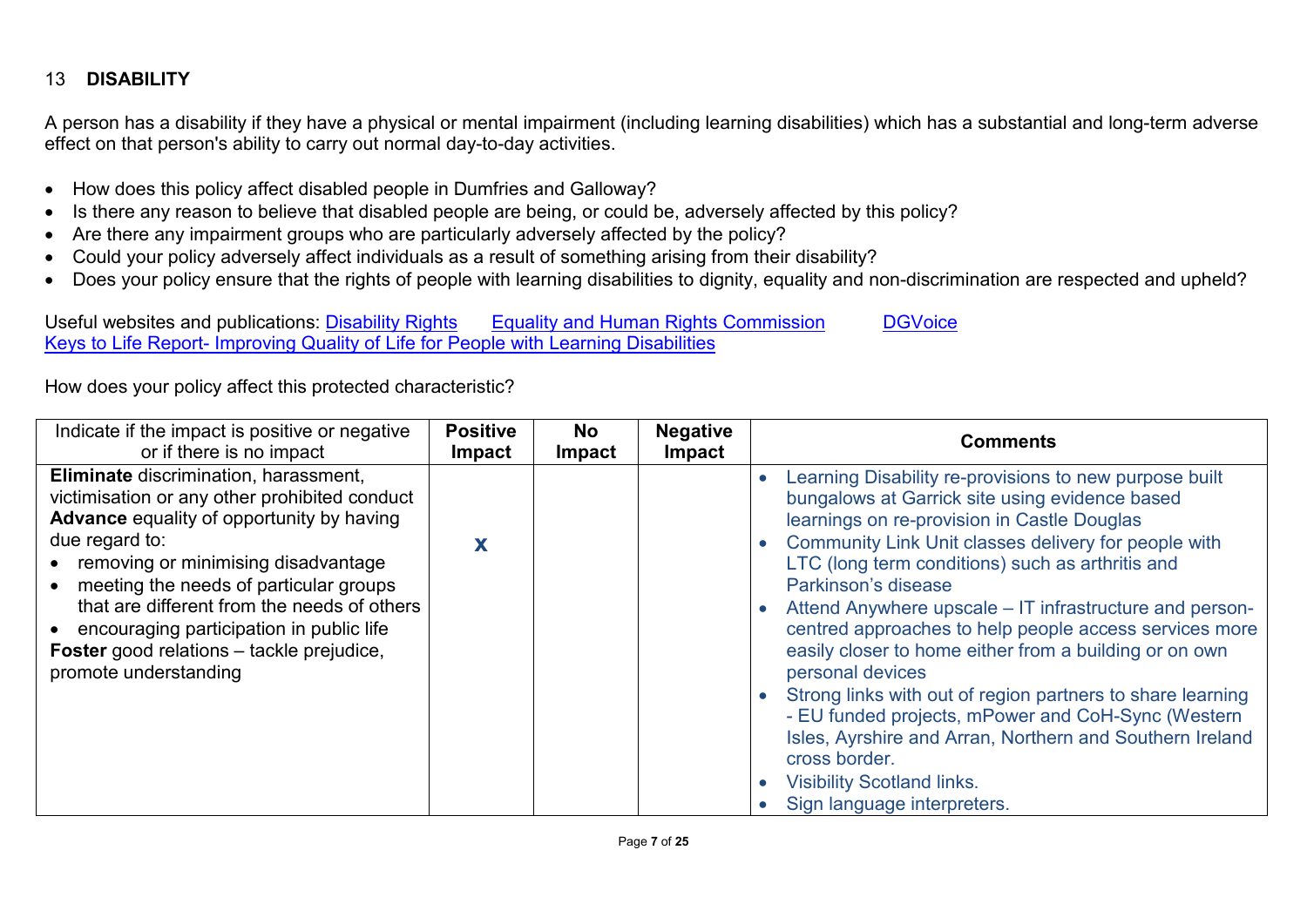#### 14 **SEX (GENDER)**

This covers biological sex - whether you are a man, a woman or non-binary. Non-binary is used for people who don't feel male or female; they may feel like both, or something in between, or they may not relate to gender at all. Some prefer to use the pronoun "they" rather than he or she.

e.g. does the function or policy take account of different roles and responsibilities? does it assume, perhaps wrongly, that men for example, have no caring responsibilities? is the function or policy flexible enough to provide a service that everyone can access?

Useful websites: [Scottish Women's Convention](http://www.scottishwomensconvention.org/) [Fawcett Society](http://www.fawcettsociety.org.uk/) [Engender](http://www.engender.org.uk/) [Equality and Human Rights](http://www.equalityhumanrights.com/) [A Voice for Men](http://www.avoiceformen.com/mens-rights/the-right-kind-of-equality/)

| Indicate if the impact is positive or negative                                                                                                                                                                                                                                                                                                                                                                     | <b>Positive</b> | <b>No</b>     | <b>Negative</b> | <b>Comments</b>                                                                                                                                                                                                                                                                                                                                                                                                   |
|--------------------------------------------------------------------------------------------------------------------------------------------------------------------------------------------------------------------------------------------------------------------------------------------------------------------------------------------------------------------------------------------------------------------|-----------------|---------------|-----------------|-------------------------------------------------------------------------------------------------------------------------------------------------------------------------------------------------------------------------------------------------------------------------------------------------------------------------------------------------------------------------------------------------------------------|
| or if there is no impact                                                                                                                                                                                                                                                                                                                                                                                           | <b>Impact</b>   | <b>Impact</b> | Impact          |                                                                                                                                                                                                                                                                                                                                                                                                                   |
| Eliminate discrimination, harassment,<br>victimisation or any other prohibited conduct<br><b>Advance</b> equality of opportunity by having<br>due regard to:<br>• removing or minimising disadvantage<br>meeting the needs of particular groups<br>that are different from the needs of others<br>• encouraging participation in public life<br>Foster good relations - tackle prejudice,<br>promote understanding |                 |               |                 | Actively engaging with LGBT Community to ensure<br>activities and events are inclusive.<br>CoH-Sync engagement with secondary schools has<br>identified an undercurrent of homophobic bullying and is<br>working with teachers to develop a LGBT Charter in<br>addition to providing a 6 week health and wellbeing<br>support plan.<br>HWBP (Health and Wellbeing Partnership) support for<br>Men's Shed funding. |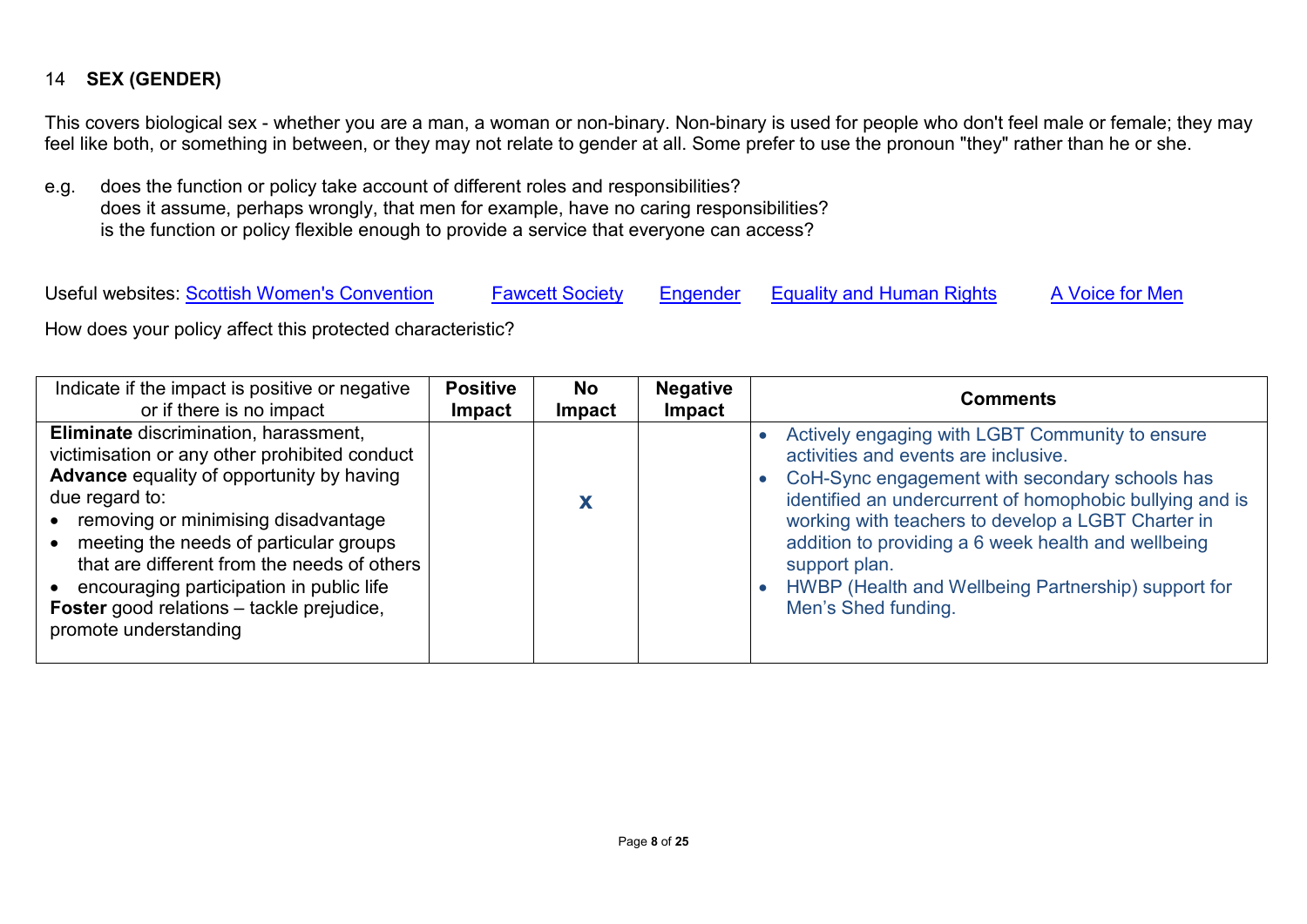#### 15 **GENDER REASSIGNMENT (TRANSGENDER IDENTITY)**

This covers both:

- **Gender reassignment**, which is the process of transitioning from one gender to another. Individuals in this category are often termed transsexual. Gender reassignment does not need to involve any medical supervision or surgical procedures; it could simply involve a permanent change of the social gender role in which the person lives their life, (for example through a permanent change of name and the way they dress).
- **Other transgender identities** such as polygender, androgyne, intersex, cross-dressing and transvestite people. The terms **transgender** and **trans** are both widely used by equality organisations to refer to a diverse range of people who find their gender identity does not fully correspond with the sex they were "assigned" at birth. Although the term transgender does refer in part to transsexual people (see above), not all transgender people will undergo the process of gender reassignment, but may face similar barriers to access.
- e.g. does your policy, function or service include people of different gender identities? Will your facilities impede transgender individuals in any way?

Useful websites: [Equality and Human Rights](http://www.equalityhumanrights.com/) [Transgender Equality and Rights](http://www.scottishtrans.org/) [Equality Network](http://www.equality-network.org/) [LGBT Youth](https://www.lgbtyouth.org.uk/)

| Indicate if the impact is positive or negative                                                                                                                                                                                                                                                                                                                                                                          | <b>Positive</b> | <b>No</b> | <b>Negative</b> | <b>Comments</b>                                                                                                                    |
|-------------------------------------------------------------------------------------------------------------------------------------------------------------------------------------------------------------------------------------------------------------------------------------------------------------------------------------------------------------------------------------------------------------------------|-----------------|-----------|-----------------|------------------------------------------------------------------------------------------------------------------------------------|
| or if there is no impact                                                                                                                                                                                                                                                                                                                                                                                                | <b>Impact</b>   | Impact    | <b>Impact</b>   |                                                                                                                                    |
| Eliminate discrimination, harassment,<br>victimisation or any other prohibited conduct<br><b>Advance</b> equality of opportunity by having<br>due regard to:<br>removing or minimising disadvantage<br>meeting the needs of particular groups<br>that are different from the needs of others<br>• encouraging participation in public life<br><b>Foster</b> good relations - tackle prejudice,<br>promote understanding |                 |           |                 | Will continue to be a part of ongoing discussions relating<br>to service change and redesign.<br>Monitor and assess with partners. |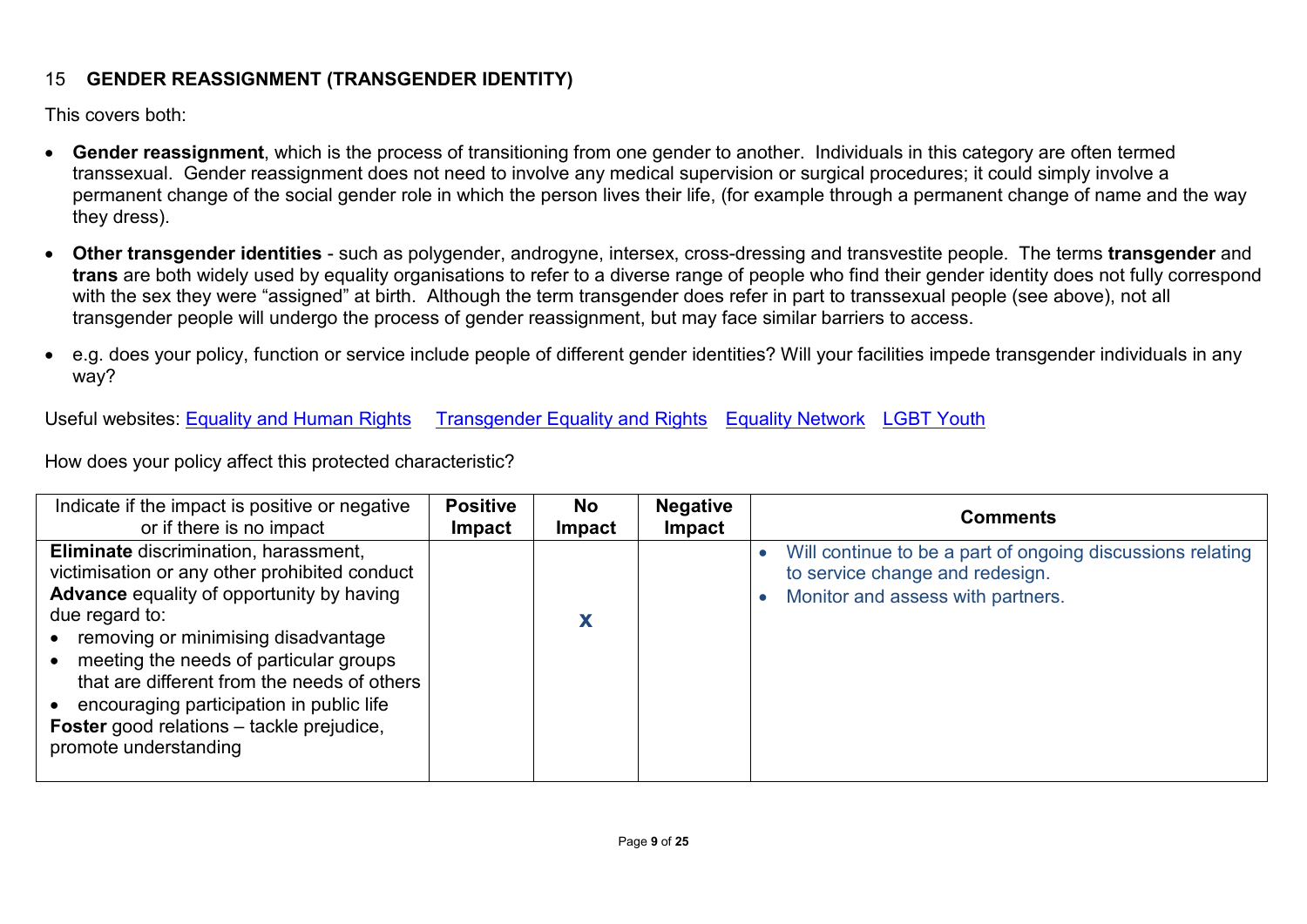#### 16 **MARRIAGE AND CIVIL PARTNERSHIP**

The rights and responsibilities that come with marriage and civil partnership are almost identical although civil partnerships in Scotland are currently only available to same-sex couples.

Under the Equality Act 2010 it is unlawful discrimination for people who are married or in a civil partnership to be treated less favourably in employment than people who are not married or in a civil partnership.

Equality legislation also protects people in relation to sexual orientation, which means that you cannot be treated less fairly as a same-sex couple than a mixed-sex couple would be treated.

Useful websites:

Registration – [Getting Married or Registering a Civil Partnership in Scotland](http://www.gro-scotland.gov.uk/registration) [Marriage and Civil Partnership in Scotland](http://www.equality-network.org/wp-content/uploads/2014/12/emguide_final1elores.pdfhttp:/www.equality-network.org/wp-content/uploads/2014/12/emguide_final1elores.pdf)

| Indicate if the impact is positive or negative                                                                                                                                                                                                                                                                                                                                                              | <b>Positive</b> | <b>No</b> | <b>Negative</b> | <b>Comments</b>                                                                                           |
|-------------------------------------------------------------------------------------------------------------------------------------------------------------------------------------------------------------------------------------------------------------------------------------------------------------------------------------------------------------------------------------------------------------|-----------------|-----------|-----------------|-----------------------------------------------------------------------------------------------------------|
| or if there is no impact                                                                                                                                                                                                                                                                                                                                                                                    | <b>Impact</b>   | Impact    | Impact          |                                                                                                           |
| Eliminate discrimination, harassment,<br>victimisation or any other prohibited conduct<br>Advance equality of opportunity by having<br>due regard to:<br>• removing or minimising disadvantage<br>meeting the needs of particular groups<br>that are different from the needs of others<br>• encouraging participation in public life<br>Foster good relations - tackle prejudice,<br>promote understanding |                 |           |                 | Use minimum data set to record and reflect we address<br>this.<br>No impact but leaning towards positive. |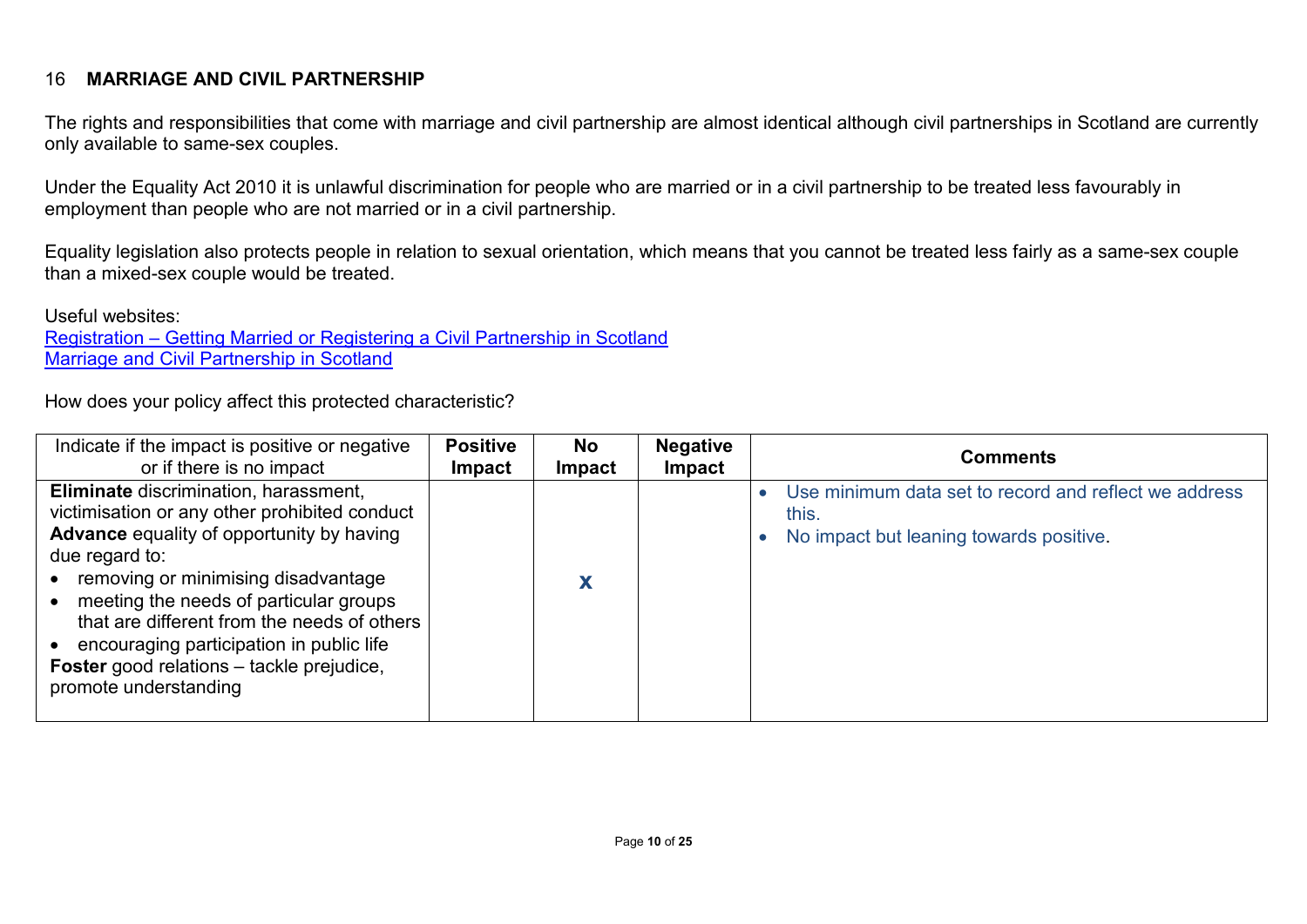#### 17 **PREGNANCY AND MATERNITY**

Pregnancy is the condition of being pregnant/expecting a baby. Maternity refers to the period after the birth. Protection against maternity discrimination covers 26 weeks after giving birth, and this includes treating a woman unfavourably because she is breastfeeding.

e.g. Do you provide facilities for breastfeeding mothers?

Useful websites: [Maternity Pay and Leave](https://www.gov.uk/maternity-pay-leave) [Maternity Leave and Pay –](http://www.acas.org.uk/index.aspx?articleid=1753) ACAS

| Indicate if the impact is positive or negative                                                                                                                                                                                                                                                                                                                                                                       | <b>Positive</b> | <b>No</b>     | <b>Negative</b> | <b>Comments</b>                                                                                                                                                                                                                                                                                                                                                                                                                                                                                                              |
|----------------------------------------------------------------------------------------------------------------------------------------------------------------------------------------------------------------------------------------------------------------------------------------------------------------------------------------------------------------------------------------------------------------------|-----------------|---------------|-----------------|------------------------------------------------------------------------------------------------------------------------------------------------------------------------------------------------------------------------------------------------------------------------------------------------------------------------------------------------------------------------------------------------------------------------------------------------------------------------------------------------------------------------------|
| or if there is no impact                                                                                                                                                                                                                                                                                                                                                                                             | <b>Impact</b>   | <b>Impact</b> | Impact          |                                                                                                                                                                                                                                                                                                                                                                                                                                                                                                                              |
| Eliminate discrimination, harassment,<br>victimisation or any other prohibited conduct<br><b>Advance</b> equality of opportunity by having<br>due regard to:<br>• removing or minimising disadvantage<br>• meeting the needs of particular groups<br>that are different from the needs of others<br>• encouraging participation in public life<br>Foster good relations - tackle prejudice,<br>promote understanding |                 |               |                 | Look to NHS return to work and breast-feeding policy.<br>Regional working group led Veronica King raising<br>awareness and sensitivity to this.<br><b>Paternity Leave Policy.</b><br>Creation of Women, Children's, Sexual Health Hub for<br>Young People and Families (former Darataigh building).<br>Women will have ability to have scans locally and<br>continuity of care by team approach. Low risk births<br>could be supported at home.<br>Engagement with service users/mothers as part of Best<br>Start Programme. |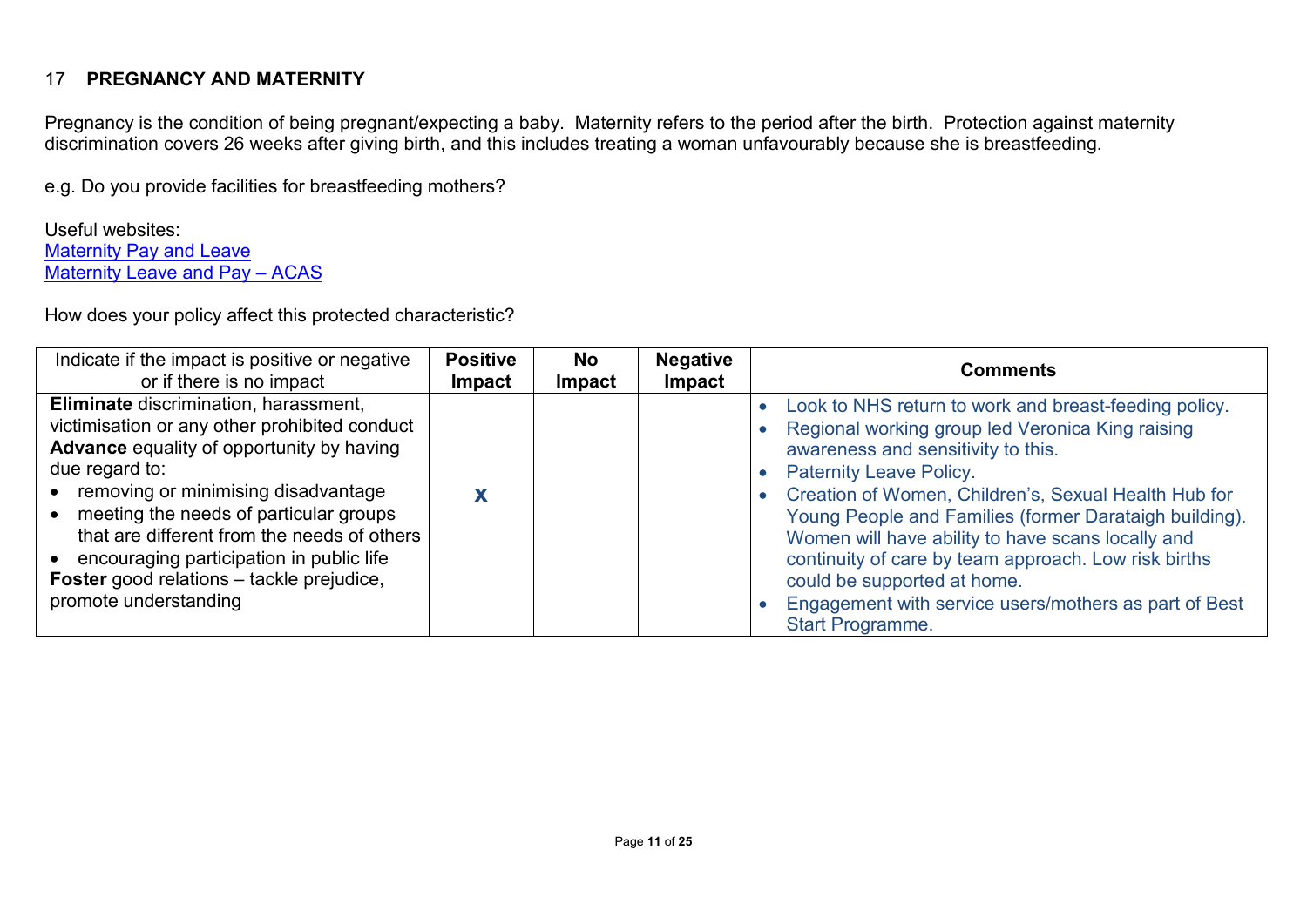#### 18 **RACE**

This refers to a group of people defined by their ethnic or national origins, race, colour, and nationality (including citizenship). All minority race and ethnic groups are covered including, for example, gypsies and travellers, Jews, English as well as visible minority groups like African, Caribbean and Asian.

Consider the impact your function or policy has on someone from a minority ethnic group. Remember the impact may differ depending on the gender, disability, faith, sexual orientation or age of the person as different cultures have different views on what is acceptable.

e.g. What about language and information? Is it in the right format?

Useful websites: [Equality and Human Rights](http://www.equalityhumanrights.com/) BEMIS – [Scotland's Ethnic & Cultural Minority Communities](http://bemis.org.uk/) [CEMVO](http://www.cemvoscotland.org.uk/?forwardOutdatedBrowser=1)

| Indicate if the impact is positive or negative                                                                                                                                                                                                                                                                                                                                                                              | <b>Positive</b> | <b>No</b>     | <b>Negative</b> | <b>Comments</b>                                                                                                                                                                                                                                                                                                                                                                                                                                                                                                         |
|-----------------------------------------------------------------------------------------------------------------------------------------------------------------------------------------------------------------------------------------------------------------------------------------------------------------------------------------------------------------------------------------------------------------------------|-----------------|---------------|-----------------|-------------------------------------------------------------------------------------------------------------------------------------------------------------------------------------------------------------------------------------------------------------------------------------------------------------------------------------------------------------------------------------------------------------------------------------------------------------------------------------------------------------------------|
| or if there is no impact                                                                                                                                                                                                                                                                                                                                                                                                    | <b>Impact</b>   | <b>Impact</b> | Impact          |                                                                                                                                                                                                                                                                                                                                                                                                                                                                                                                         |
| Eliminate discrimination, harassment,<br>victimisation or any other prohibited conduct<br><b>Advance</b> equality of opportunity by having<br>due regard to:<br>• removing or minimising disadvantage<br>• meeting the needs of particular groups<br>that are different from the needs of others<br>• encouraging participation in public life<br><b>Foster</b> good relations - tackle prejudice,<br>promote understanding |                 |               |                 | Data captured on Minimum Data Set - Following up on<br>analysis of this.<br>HWBT members linked in with Gypsy Travellers in the<br>locality.<br>Human trafficking - Local law enforcement and Social<br>Services have processes to follow. Association Link<br>Dumfries & Galloway Multicultural Association Link to<br>gain an understanding of the demographics of the<br>locality and how we engage with them.<br>Language courses for non- English speaking minorities -<br>information available from Frank Morgan |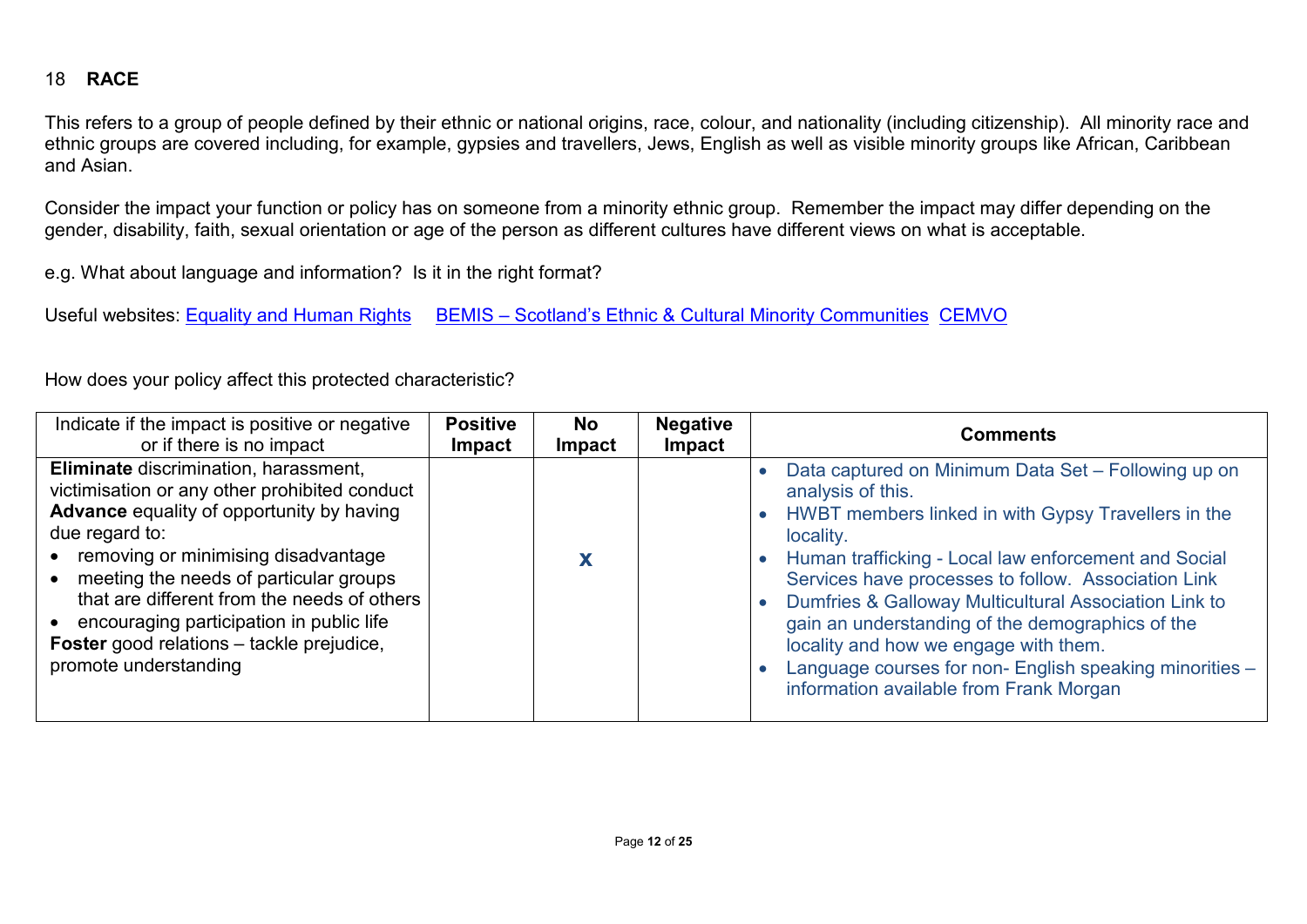#### 19 **RELIGION OR BELIEF**

Religion is the worship or faith in a God or Gods but belief is wider and includes religious, spiritual and philosophical beliefs. It also includes lack of belief or no belief in religion (e.g. Atheism). Generally, a belief should affect your life choices or the way you live for it to be included in the definition.

e.g. Does the function or policy take into account different festivals, holidays, religious days and traditions? Will the different faith beliefs impact on, for example, women from that group and exclude or prevent them from using the service?

Useful website: [Interfaith Scotland](http://www.interfaithscotland.org/) [National Secular Society](http://www.secularism.org.uk/)

| Indicate if the impact is positive or negative                                                                                                                                                                                                                                                                                                                                                                            | <b>Positive</b> | <b>No</b>     | <b>Negative</b> | <b>Comments</b>                                                                                                                                                                                                                                                                                                                          |
|---------------------------------------------------------------------------------------------------------------------------------------------------------------------------------------------------------------------------------------------------------------------------------------------------------------------------------------------------------------------------------------------------------------------------|-----------------|---------------|-----------------|------------------------------------------------------------------------------------------------------------------------------------------------------------------------------------------------------------------------------------------------------------------------------------------------------------------------------------------|
| or if there is no impact                                                                                                                                                                                                                                                                                                                                                                                                  | <b>Impact</b>   | <b>Impact</b> | <b>Impact</b>   |                                                                                                                                                                                                                                                                                                                                          |
| Eliminate discrimination, harassment,<br>victimisation or any other prohibited conduct<br><b>Advance</b> equality of opportunity by having<br>due regard to:<br>• removing or minimising disadvantage<br>meeting the needs of particular groups<br>that are different from the needs of others<br>• encouraging participation in public life<br><b>Foster</b> good relations - tackle prejudice,<br>promote understanding |                 |               |                 | Collect data on minimum data set.<br>Question is included on all admission documents to<br>hospital and other services to help address person<br>centred care planning. mPower option for a Community<br>Navigator with GCH and Newton Stewart Cottage<br>Hospital.<br>Involve local church and faith based communities in ACP<br>event. |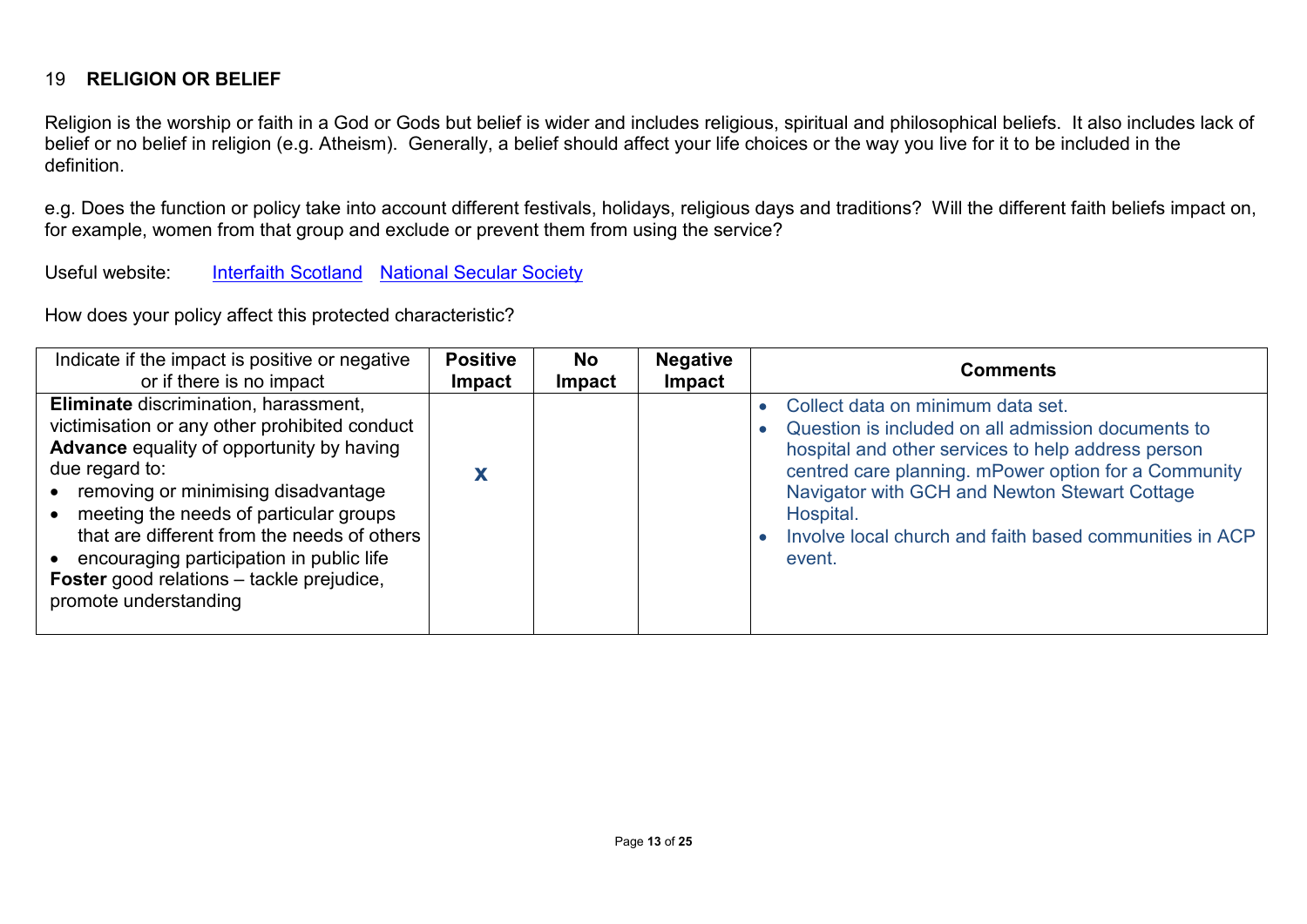#### 20 **SEXUAL ORIENTATION**

Whether a person's sexual attraction is towards their own sex, the opposite sex or to both sexes. This includes people who are heterosexual, lesbian, gay or bisexual.

e.g. What are the issues for this group in terms of your function or policy? Are the needs of this group being met?

Useful website: [LGBT Youth](https://www.lgbtyouth.org.uk/) [Stonewall Scotland](http://www.stonewallscotland.org.uk/) [Equality Network](http://www.equality-network.org/)

| Indicate if the impact is positive or negative                                                                                                                                                                                                                                                                                                                                                                        | <b>Positive</b> | <b>No</b>     | <b>Negative</b> | <b>Comments</b>                                                         |
|-----------------------------------------------------------------------------------------------------------------------------------------------------------------------------------------------------------------------------------------------------------------------------------------------------------------------------------------------------------------------------------------------------------------------|-----------------|---------------|-----------------|-------------------------------------------------------------------------|
| or if there is no impact                                                                                                                                                                                                                                                                                                                                                                                              | <b>Impact</b>   | <b>Impact</b> | <b>Impact</b>   |                                                                         |
| Eliminate discrimination, harassment,<br>victimisation or any other prohibited conduct<br><b>Advance</b> equality of opportunity by having<br>due regard to:<br>removing or minimising disadvantage<br>meeting the needs of particular groups<br>that are different from the needs of others<br>encouraging participation in public life<br><b>Foster</b> good relations – tackle prejudice,<br>promote understanding | X               |               |                 | Engaging with LGBT groups.<br>CoH-Sync work within schools - LGBT Youth |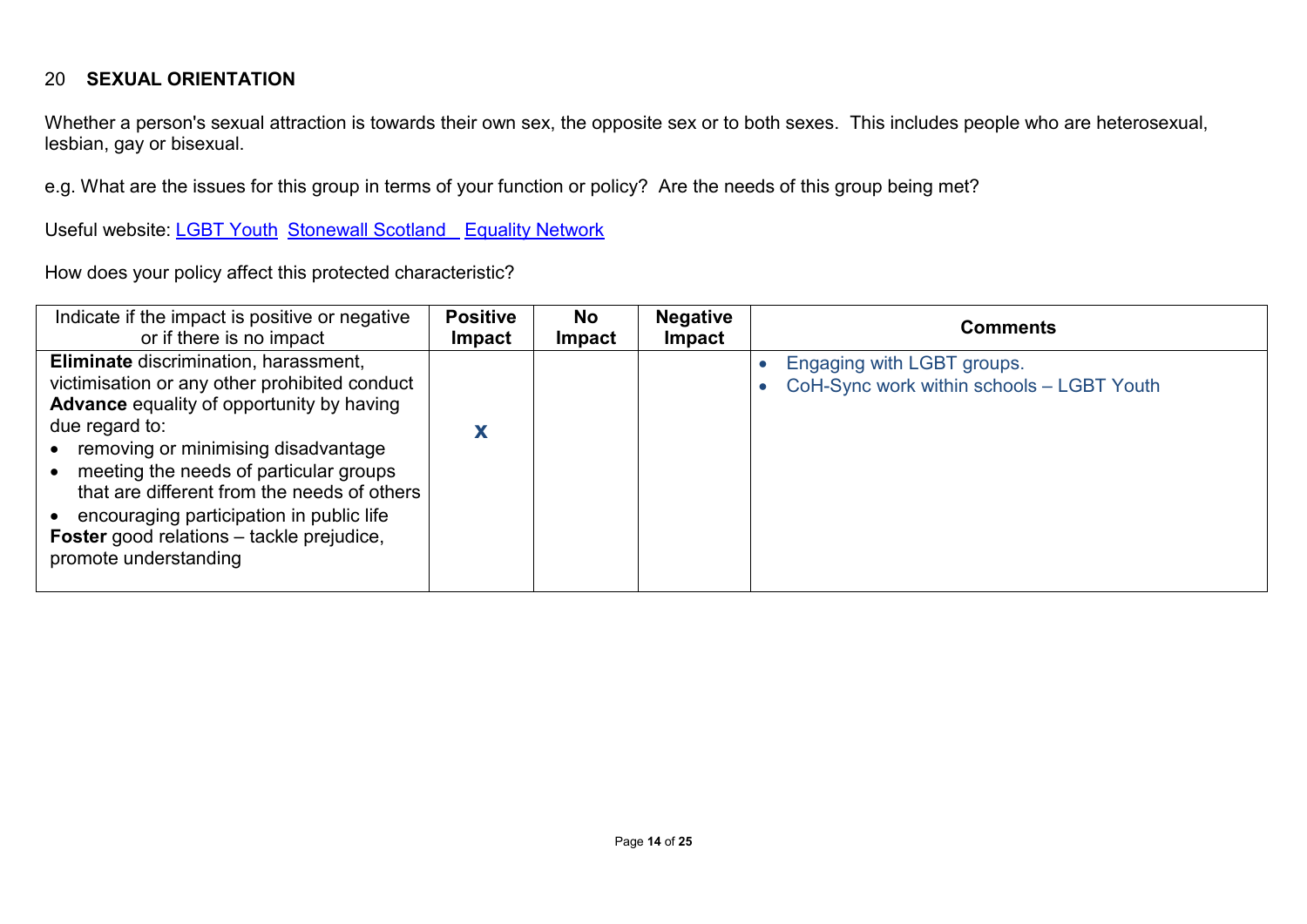#### 21 **HUMAN RIGHTS**

This is about protecting and promoting individuals' rights and freedoms in relation the Human Rights Act 1998. The UN Convention on the Rights of the Child has a much broader approach that may be of interest and reference although the focus of the Impact Assessment is the UK legislation, linked below.

|                 | The right to life – protects your life, by law. The state is required to investigate suspicious deaths and deaths in custody;                                                                                                             |
|-----------------|-------------------------------------------------------------------------------------------------------------------------------------------------------------------------------------------------------------------------------------------|
| $\overline{2}$  | The prohibition of torture and inhuman treatment – you should never be tortured or treated in an inhuman or degrading way, no matter what<br>the situation                                                                                |
| 3               | The right to liberty and freedom – you have the right to be free and the state can only imprison you with very good reason – for example, if you<br>are convicted of a crime                                                              |
| 4               | Protection against slavery and forced labour – you should not be treated like a slave or subjected to forced labour;                                                                                                                      |
| $5$ and $6$     | The right to a fair trial and no punishment without law - you are innocent until proven guilty. If accused of a crime, you have the right to hear<br>the evidence against you, in a court of law                                          |
|                 | Respect for privacy and family life - protects against unnecessary surveillance or intrusion into your life                                                                                                                               |
| 8               | Freedom of thought, religion and belief – you can believe what you like and practise your religion or beliefs                                                                                                                             |
| 9 and 10        | Free speech and peaceful protest – you have a right to speak freely and join with others peacefully, to express your views                                                                                                                |
| 11              | The right to marry - you have the right to marry and raise a family                                                                                                                                                                       |
| 12              | No discrimination – everyone's rights are equal. You should not be treated unfairly – because, for example, of your gender, race, sexuality,<br>religion or age                                                                           |
| 13,14 and<br>15 | Protection of property, the right to an education and the right to free elections - protects against state interference with your possessions;<br>means that no child can be denied an education and that elections must be free and fair |

Please refer to the Guidance for more information.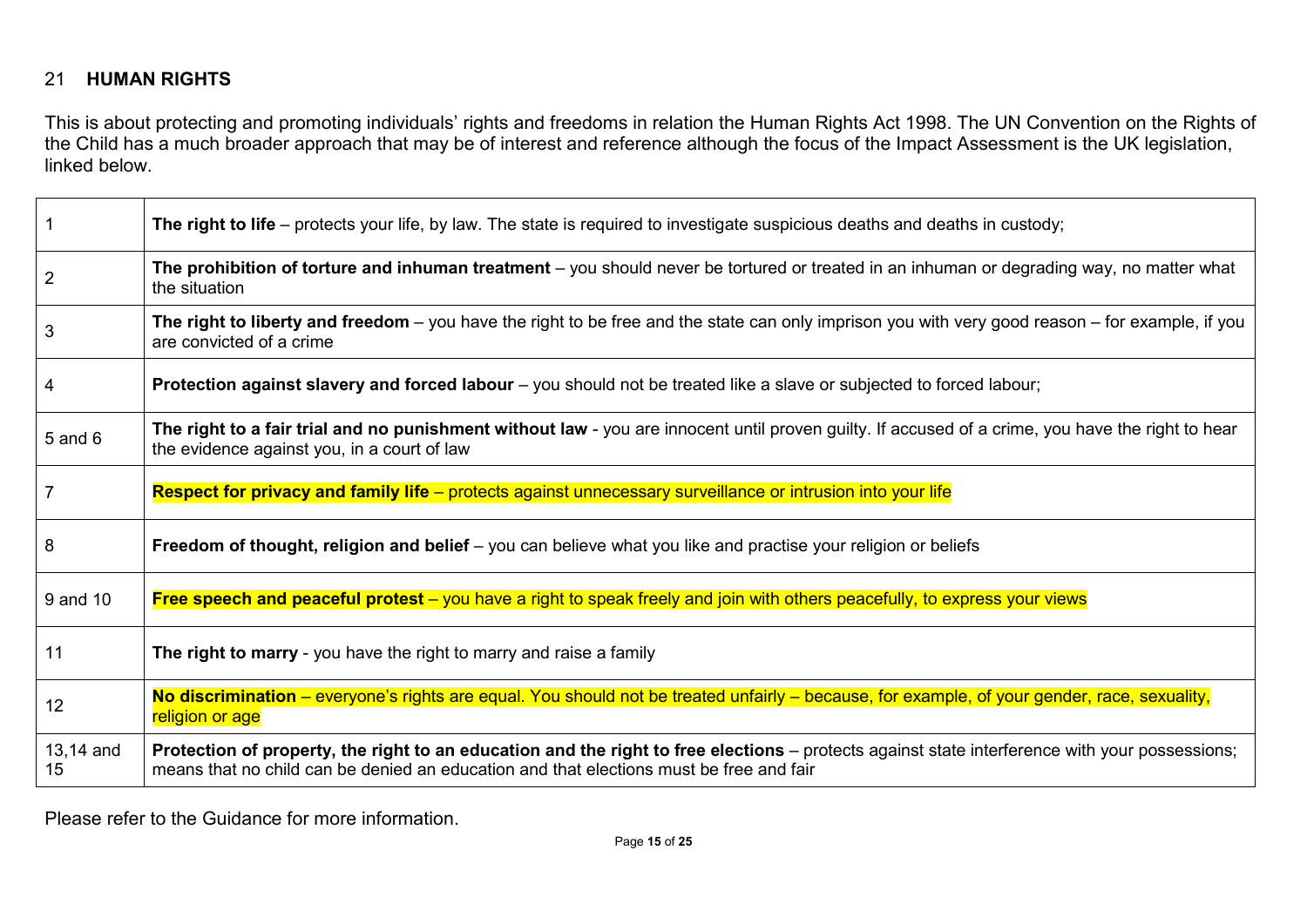Useful Websites and documents: <u>Scottish Human Rights Commission\_[Equality and Human Rights Commission](http://www.equalityhumanrights.com/)</u> [A Guide to the Human Rights Act for Public Authorities](http://www.equalityhumanrights.com/sites/default/files/publication_pdf/Human%20Rights%20Human%20Lives%20A%20Guide%20for%20Public%20Authorities.pdf) [UN Convention on the Rights of the Child](http://www.equalityhumanrights.com/sites/default/files/publication_pdf/Human%20Rights%20Human%20Lives%20A%20Guide%20for%20Public%20Authorities.pdf)

How does your policy affect people's human rights?

| Indicate if the impact is positive or negative                                                                                                                                                                                                                                 | <b>Positive</b> | <b>No</b>     | <b>Negative</b> | <b>Comments</b>                                                                                                                                                                                                                                                                                                                                                                                                                                   |  |  |  |
|--------------------------------------------------------------------------------------------------------------------------------------------------------------------------------------------------------------------------------------------------------------------------------|-----------------|---------------|-----------------|---------------------------------------------------------------------------------------------------------------------------------------------------------------------------------------------------------------------------------------------------------------------------------------------------------------------------------------------------------------------------------------------------------------------------------------------------|--|--|--|
| or if there is no impact                                                                                                                                                                                                                                                       | <b>Impact</b>   | <b>Impact</b> | Impact          |                                                                                                                                                                                                                                                                                                                                                                                                                                                   |  |  |  |
| Eliminate discrimination, harassment,<br>victimisation or any other prohibited conduct<br><b>Advance the aims of the Human Rights Act</b><br>Prevent breaches of human rights<br>Respect people's rights<br>Foster good relations - tackle prejudice,<br>promote understanding |                 |               |                 | GDPR – Protection of identify<br>Promotion of Anticipatory Care Planning gives and<br>promotes people's choice.<br>APS (Adult Protection and Support) Training<br>Post Traumatic Stress and ACES (Adverse Childhood<br>Events) Training for wider H&SCP<br><b>Criminal Justice Team</b><br>MASH (Multi-agency safeguarding hub) H&SCP and<br>wider stakeholder training Dec 2019<br>Human Rights (highlighted in yellow) Number 7,9,10<br>and 12. |  |  |  |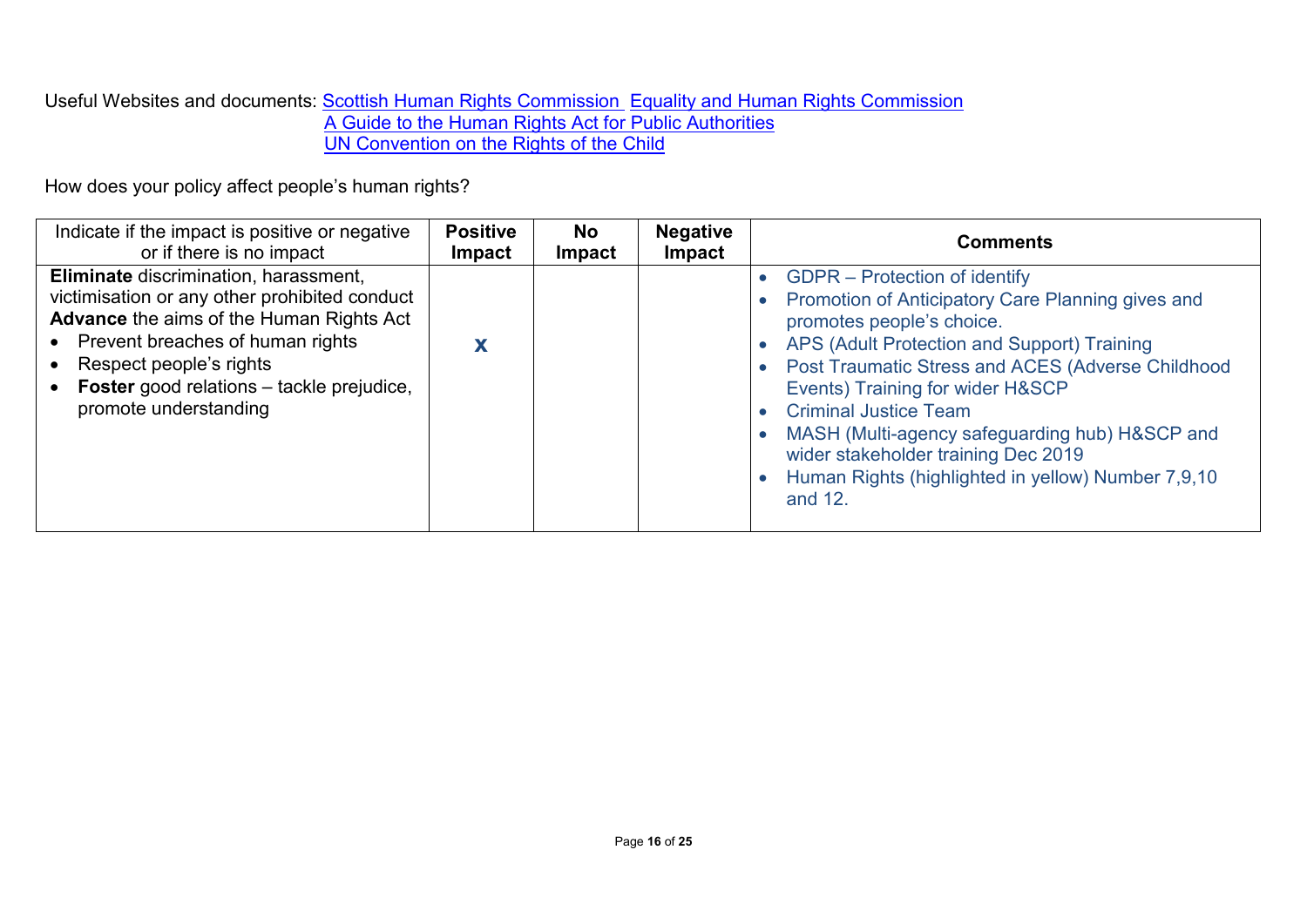#### 22 **HEALTH & WELLBEING and HEALTH INEQUALITIES**

This is about physical and mental health and wellbeing and includes e.g. feelings of safety and security, leisure activity, participation, creativity, affection and developing/achieving your potential. It also covers all aspects of poverty including income and fuel poverty, lack of confidence and self-esteem. The Fairer Scotland Duty places a requirement on public bodies to actively consider how they can reduce inequalities of outcome in any major decision they make.

Think about the determinants of health and the different causes of health inequalities:

- **fundamental causes** like macro-economic position, societal values about fairness and equity
- **wider environmental influences** like availability of jobs; physical environment e.g. pollution, housing, food production, learning, availability services, democratic engagement
- **individual experiences** like mental health and wellbeing, family income, home and heating, diet and nutrition, exercise and physical activity, substance use, learning, readiness for school, ability to navigate services, connectedness, community involvement and personal resilience
- **socio-economic disadvantage** like low income, low wealth, material deprivation and area deprivation

Think about the different causes and types of poverty:

- Will this policy give people and families experiencing poverty the opportunity to make sure that their **voice is heard**?
- Will the policy support people experiencing poverty to **move from dependence to independence**?
- Will the **information and services be easy to access**?
- Will the policy **provide services that meet the needs of people** experiencing poverty?

Think about how this policy will impact on increasing opportunities for:

- Participation in physical activity
- Accessing healthy food choices
- Promoting positive mental health and wellbeing

Useful websites and publications: Health [Services](http://www.gov.scot/Topics/Health/Services) [Health Inequalities in Scotland](http://www.audit-scotland.gov.uk/docs/health/2012/nr_121213_health_inequalities.pdf) [Joseph Rowntree Foundation](https://www.jrf.org.uk/) [Dumfries and Galloway Council Tackling Poverty](http://dumgal.gov.uk/index.aspx?articleid=14236) [Fairer Scotland Duty](https://www.gov.scot/Publications/2018/03/6918)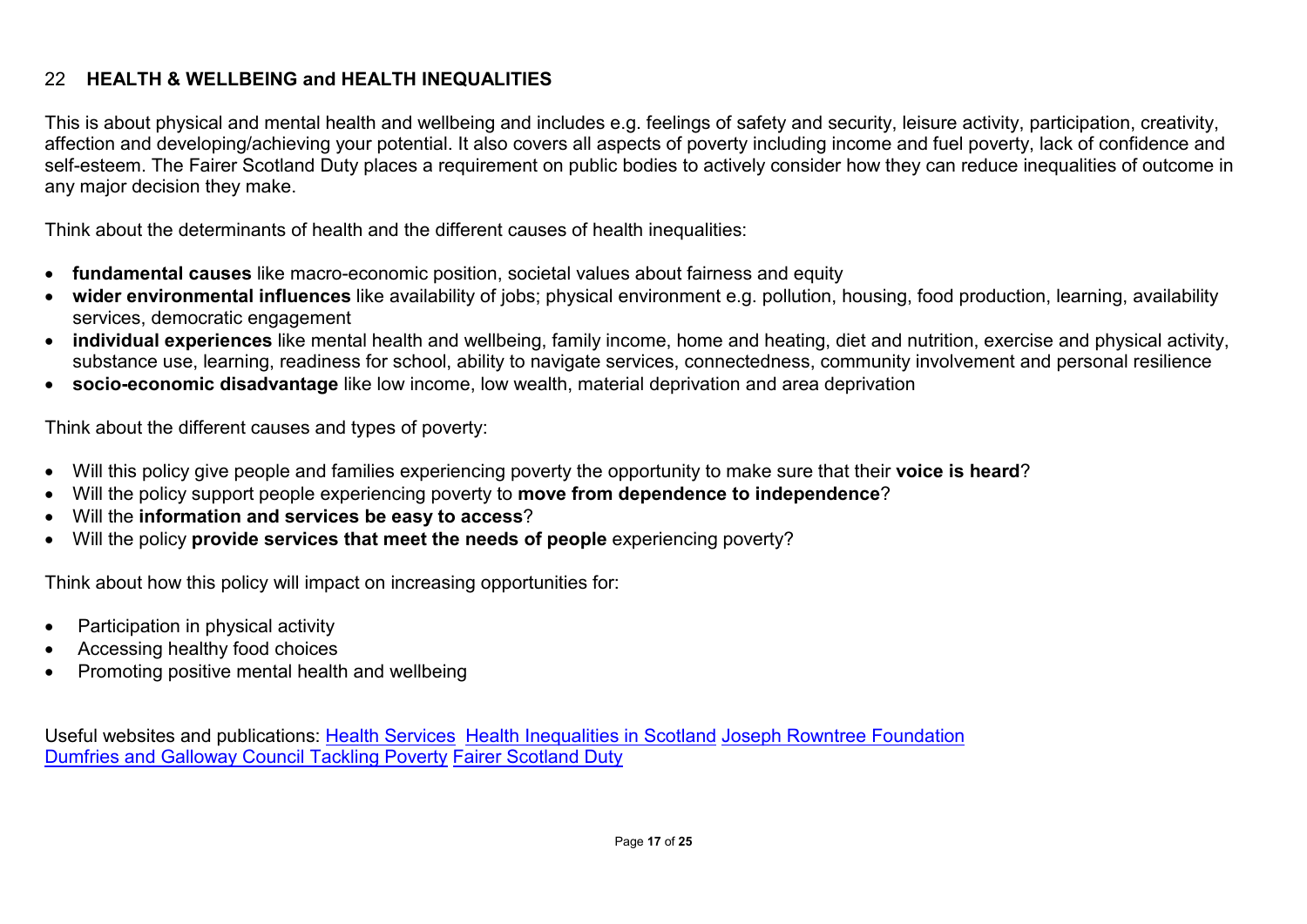How does your policy impact on health and wellbeing and health inequalities?

| Indicate if the impact is positive or negative                                                                                                                                                                                                                                     | <b>Positive</b> | <b>No</b>     | <b>Negative</b> | <b>Comments</b>                                                                                                                                                     |
|------------------------------------------------------------------------------------------------------------------------------------------------------------------------------------------------------------------------------------------------------------------------------------|-----------------|---------------|-----------------|---------------------------------------------------------------------------------------------------------------------------------------------------------------------|
| or if there is no impact                                                                                                                                                                                                                                                           | <b>Impact</b>   | <b>Impact</b> | Impact          |                                                                                                                                                                     |
| Eliminate inequalities and increase access<br>to opportunities for improving health and<br>wellbeing<br><b>Advance</b> opportunities for increasing health<br>and wellbeing across the whole population<br><b>Foster</b> good practice for population wide<br>health and wellbeing | Х               |               |                 | This links back to the original TWP aims.<br>Co-production with all partners and public.<br>Honesty and transparency.<br>Engagement activities and learning events. |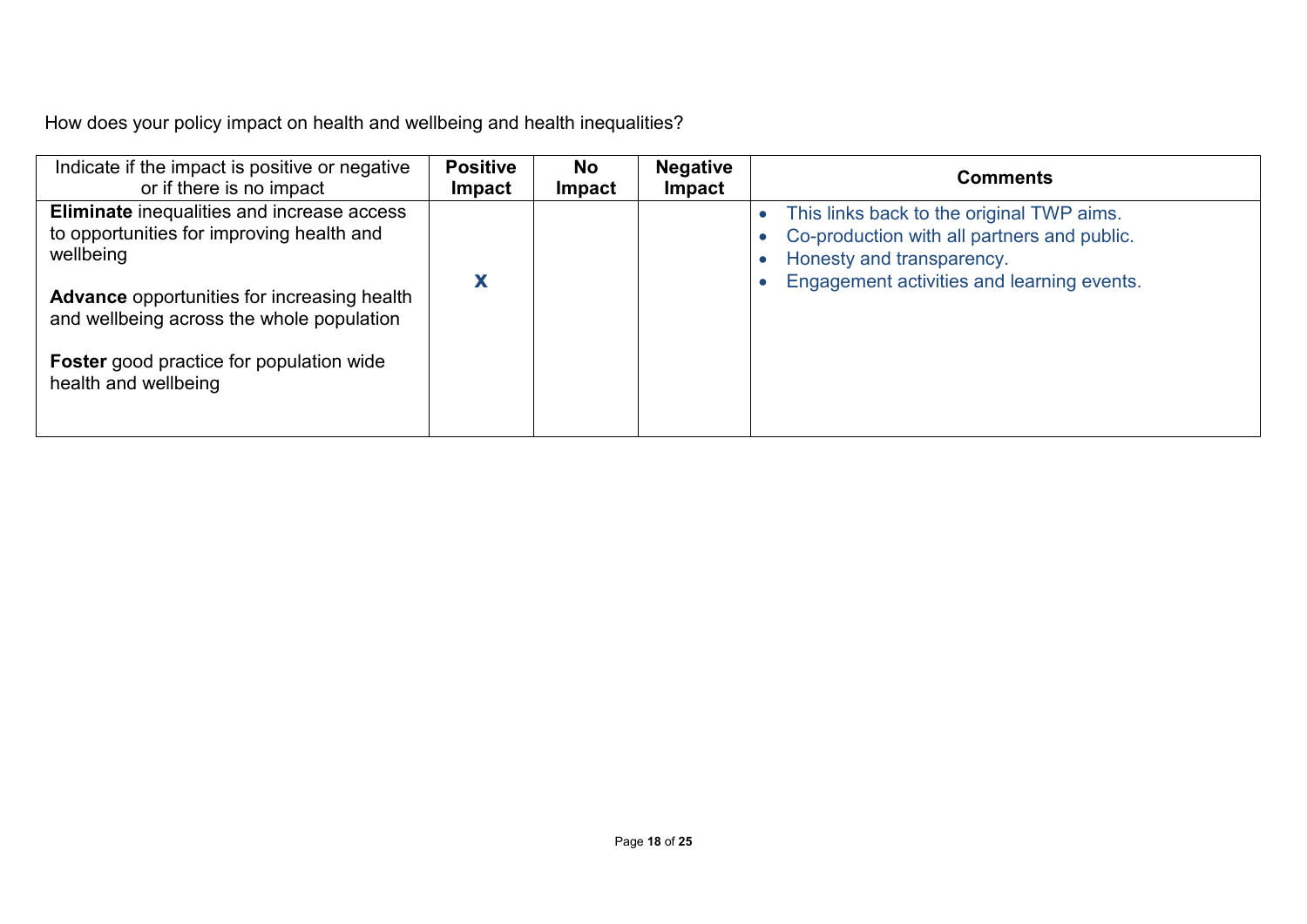#### 23 **ECONOMIC AND SOCIAL SUSTAINABILITY**

This is about e.g. pay, employment opportunities, assisting businesses to develop or grow, welfare to work schemes and disadvantaged groups, local self-help schemes, and valuing and supporting voluntary work. It also covers issues around aspects of poverty including individual and community resilience. The Fairer Scotland Duty places a requirement on public bodies to actively consider how they can reduce inequalities of outcome in any major decision they make.

How will your policy impact on e.g. social status, employment (paid or unpaid), opportunities to expand on learning experiences, opportunities for volunteering, encourage investment in skills and training, assist people on low incomes or support other disadvantaged groups in any way, help people access advice on financial inclusion, availability or delivery of services for people living rurally, and increase access to facilities for arts, cultural and leisure pursuits.

How will the policy work in rural areas where the existing infrastructure is typically less developed or where infrastructure does not exist (e.g. mains gas, fast broadband connections)?

Does your policy encourage the payment of the Living Wage?

Useful websites and publications: **[Poverty Alliance](http://www.povertyalliance.org/)** [Scottish Living Wage](http://slw.povertyalliance.org/)

| Indicate if the impact is positive or negative<br>or if there is no impact                  | <b>Positive</b><br><b>Impact</b> | <b>No</b><br><b>Impact</b> | <b>Negative</b><br>Impact | <b>Comments</b>                                                                                                                                                                                          |  |  |  |
|---------------------------------------------------------------------------------------------|----------------------------------|----------------------------|---------------------------|----------------------------------------------------------------------------------------------------------------------------------------------------------------------------------------------------------|--|--|--|
| <b>Eliminate disadvantage or inequality</b><br><b>Advance opportunities for individuals</b> |                                  |                            |                           | mPower funding to support technology development in<br>rural communities<br>Repurposing of buildings.                                                                                                    |  |  |  |
| <b>Foster</b> good relations and sustainability of<br>communities                           |                                  |                            |                           | Accessibility to TWP - Education and Promotion about<br>services.<br>Communities volunteering opportunities.<br><b>Community development</b><br>Third Sector co-production and co-delivery opportunities |  |  |  |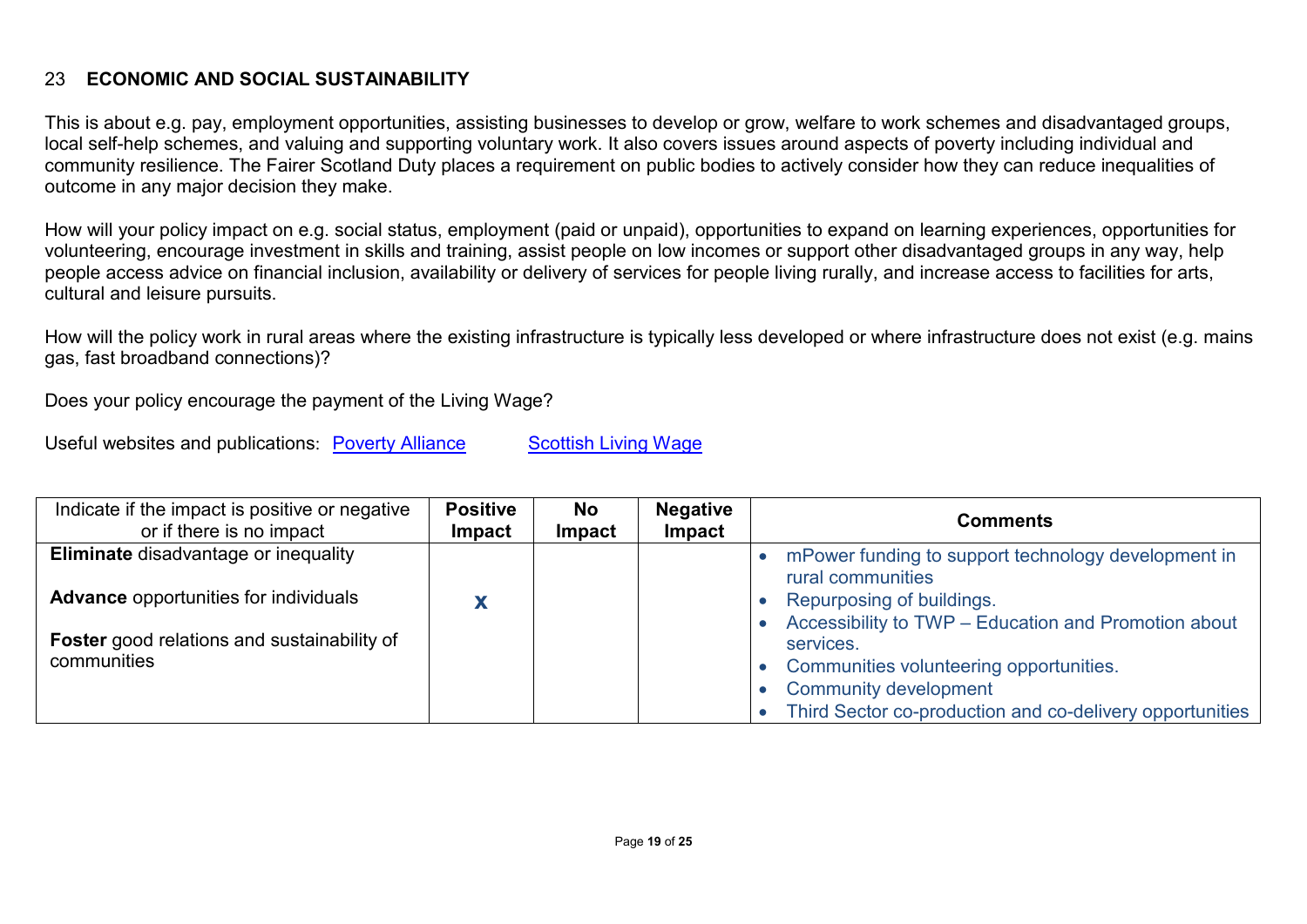#### 24 **ENVIRONMENTAL SUSTAINABILITY, CLIMATE CHANGE AND ENERGY MANAGEMENT**

This is about enhancing the built environment, preserving local heritage, reducing the need to travel by improving or adding to local facilities, conditions for pedestrians and cyclists and promote public transport, living conditions such as housing and green spaces, biodiversity, the amount of emissions, fuel consumption, fuel use, renewable energy technologies,

If the effect or possible effect is minimal, no action is required under the requirements of Strategic Environmental Assessment (SEA) but there is a duty under the Environmental Assessment Scotland Act 2005 to notify the SEA authorities. There are templates available to help this process. This should be noted on the summary sheet.

If there is any likely positive or negative environmental effect, a full SEA may be required.

In order to comply with the Climate Change (Scotland) Act and Carbon Reduction Commitment Energy Efficiency Scheme organisations must maintain accurate records and data with regard to its Emissions. If your policy may lead to a change in levels of emissions, has account been taken of the need to accurately record this data?

Will your policy affect infrastructure, land or buildings?

| Indicate if the Impact is High (H), Medium (M)                                                                                                                                                           | <b>Positive</b> | <b>No</b>     | <b>Negative</b> | <b>Comments</b>                                                                                                                                                                                                                                                                                                           |  |  |  |
|----------------------------------------------------------------------------------------------------------------------------------------------------------------------------------------------------------|-----------------|---------------|-----------------|---------------------------------------------------------------------------------------------------------------------------------------------------------------------------------------------------------------------------------------------------------------------------------------------------------------------------|--|--|--|
| or Low (L) or $(\checkmark)$ if No Impact                                                                                                                                                                | <b>Impact</b>   | <b>Impact</b> | Impact          |                                                                                                                                                                                                                                                                                                                           |  |  |  |
| <b>Eliminate</b> bad practice particularly in waste<br>and carbon usage<br><b>Advance</b> good practice, particularly the use<br>of innovative technology<br>Foster a culture of personal responsibility |                 |               |                 | Attend Anywhere Upscale for staff groups and patients<br>by remote meeting and clinic technology.<br>Local gardening group "Incredible Edibles" promotes<br>volunteering and health and wellbeing aspects.<br>ONUS (Oceans Need us) beach cleaning.<br>Pool car and other alternative travel promotion and<br>incentives. |  |  |  |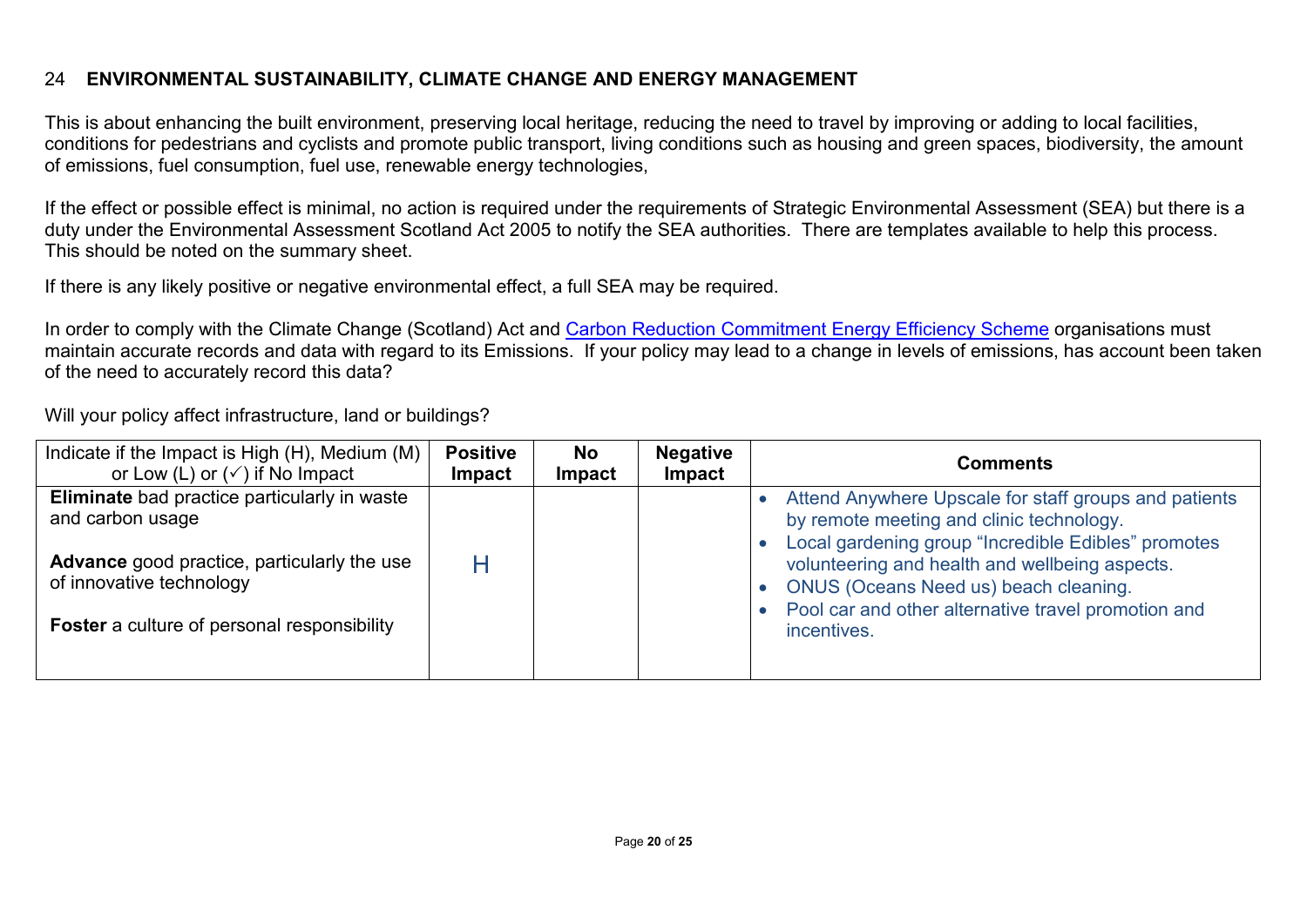#### 25 **SUMMARY OF IMPACT**

Summarise your results from section 12 to 24 in the table below:

| <b>Impact Area</b>                                                              | <b>Positive Impact</b>      | No Impact              | <b>Negative Impact</b>       |
|---------------------------------------------------------------------------------|-----------------------------|------------------------|------------------------------|
| Age                                                                             | X                           |                        |                              |
| <b>Disability</b>                                                               | $\sf X$                     |                        |                              |
| Sex                                                                             | X                           |                        |                              |
| Gender reassignment and<br>Transgender                                          |                             | $\sf X$                |                              |
| Marriage and Civil Partnership                                                  |                             | X                      |                              |
| <b>Pregnancy and Maternity</b>                                                  | $\sf X$                     |                        |                              |
| Race                                                                            |                             | X                      |                              |
| Religion or belief                                                              | $\sf X$                     |                        |                              |
| Sexual orientation                                                              | X                           |                        |                              |
| Human Rights                                                                    | $\sf X$                     |                        |                              |
| Health & Wellbeing & Health<br>Inequalities                                     | $\sf X$                     |                        |                              |
| Economic & Social<br>Sustainability                                             | X                           |                        |                              |
| Environmental Sustainability,<br><b>Climate Change and Energy</b><br>Management | High                        |                        |                              |
|                                                                                 | Total Positive Impacts = 10 | Total No Impacts = $3$ | Total Negative Impacts = $0$ |

Positive and No Impact(s) - the Policy needs no further IA at this stage. Transfer the totals to the Summary Sheet for publication Negative Impact(s) - please complete section 26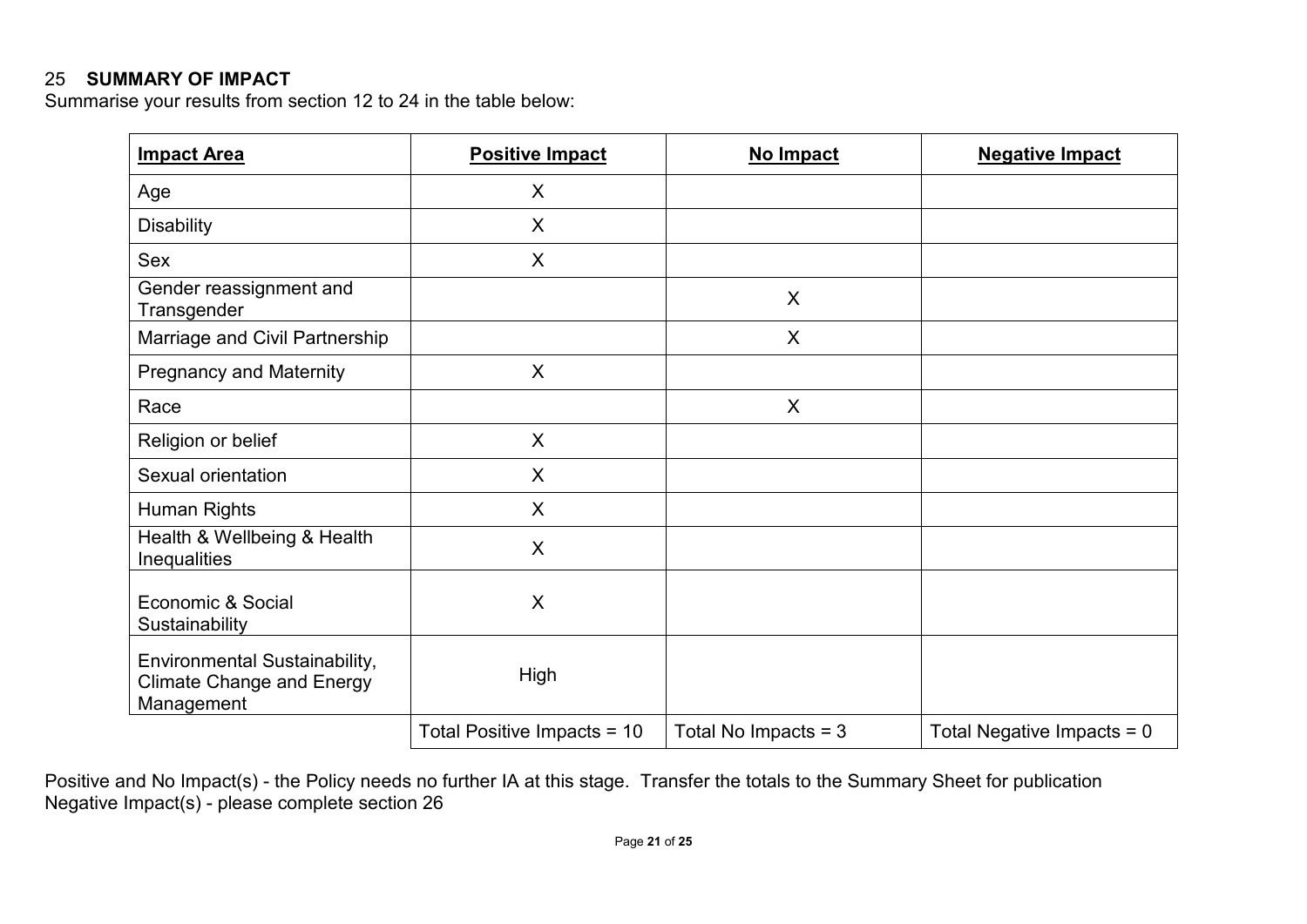- 26 If Negative Impact(s) have been identified choose the most appropriate option below (a, b or c). Once you have your identified your option, record your decision in the table below highlighting the Impact Area and action to be taken.
	- a. **unjustifiable** your policy must be revised and rewritten to remove the negative impact. This is the concept of 'treat' in risk management
	- b. **can be justified** without further consultation. The justification is noted and recorded and the policy is signed off. This is the concept of 'managed' in risk management
	- c. **may or may not be justifiable** the proposed justification for the risk is noted and the policy is then consulted upon at the level that is appropriate. For instance, an employment policy may require only internal consultation where as a service delivery policy may require partner and external consultation.

| <b>Impact Area</b> | Option $\Bigg($ (a), (b) or (c) Explanation and action to be taken |
|--------------------|--------------------------------------------------------------------|
|                    |                                                                    |
|                    |                                                                    |
|                    |                                                                    |
|                    |                                                                    |
|                    |                                                                    |

Once completed transfer the actions to the Summary Sheet for publication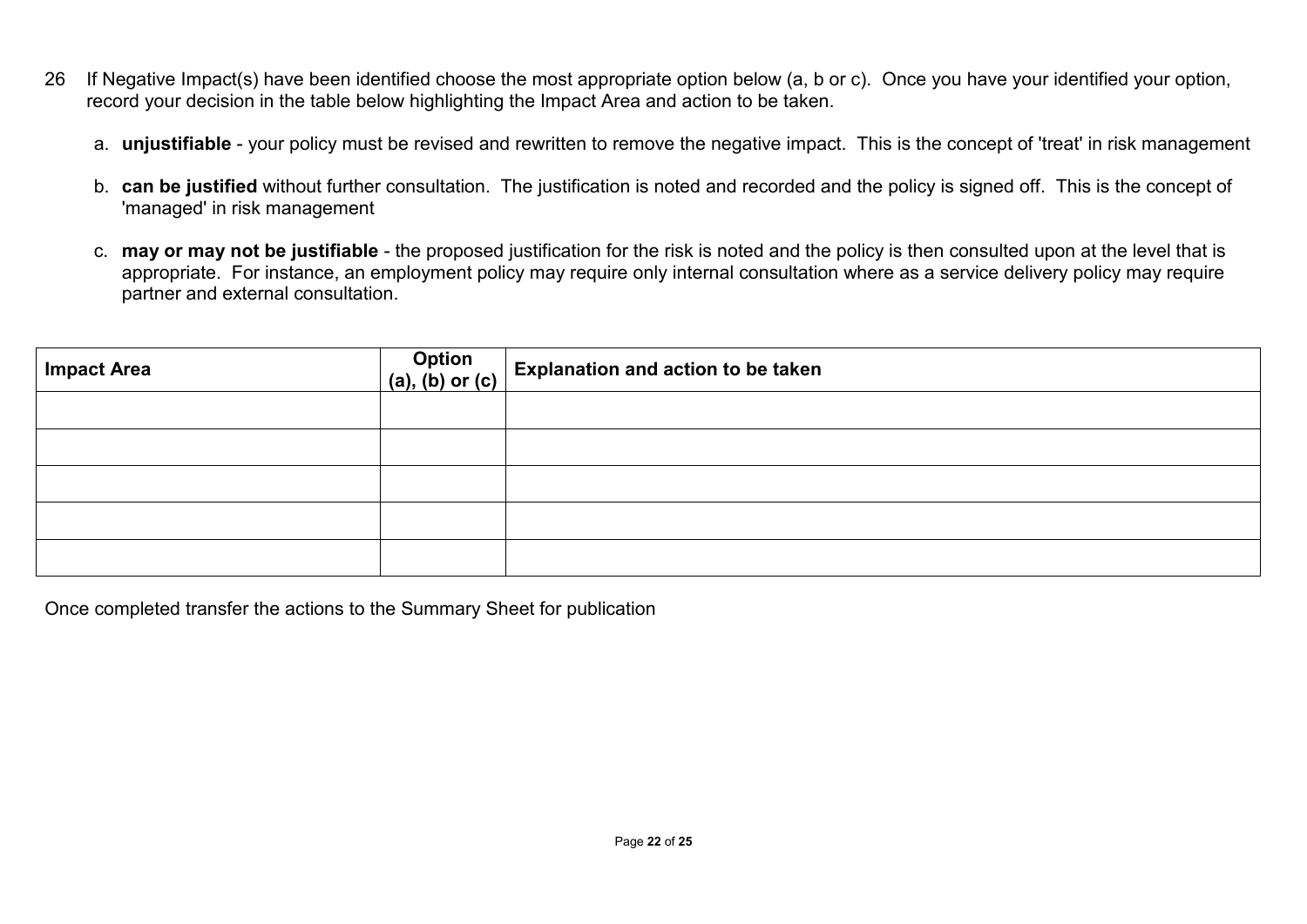## **Section 5 : Monitoring And Reviewing**

|    |                                                                                                                                                                                                                                                                                    | <b>Guidance</b>                                                                                                                 |
|----|------------------------------------------------------------------------------------------------------------------------------------------------------------------------------------------------------------------------------------------------------------------------------------|---------------------------------------------------------------------------------------------------------------------------------|
| 27 | How will the implementation of the policy be monitored?<br><b>Customer surveys at events. Expanding use of Survey Monkey and</b><br>Mailchimp.<br>Plan to complete initial survey at beginning of Anticipatory Care Planning<br>Event and follow up with attendees 3 months later. | e.g. customer satisfaction questionnaires.                                                                                      |
| 28 | What (if any) environmental data is to be monitored and who is responsible for<br>the collection of this data?<br>Travel data - SSTS Data<br>Attend Anywhere baseline data and monitor ongoing use - Community IT<br><b>Project Team</b>                                           |                                                                                                                                 |
| 29 | How will the results of the monitoring be used to develop the policy?<br>Any data that we gather as part of any of the Workstreams, whether<br>minimum data set or other wider feedback will be used to develop the<br>policy.                                                     | This information will be useful when you review the policy                                                                      |
| 30 | When and how is the policy due to be reviewed?<br>Julie Currie - Public Health Practitioner Lead - Wigtownshire<br>November 2020                                                                                                                                                   | Detail who is responsible. If there are a significant number<br>of negative impacts, then an earlier date may be<br>recommended |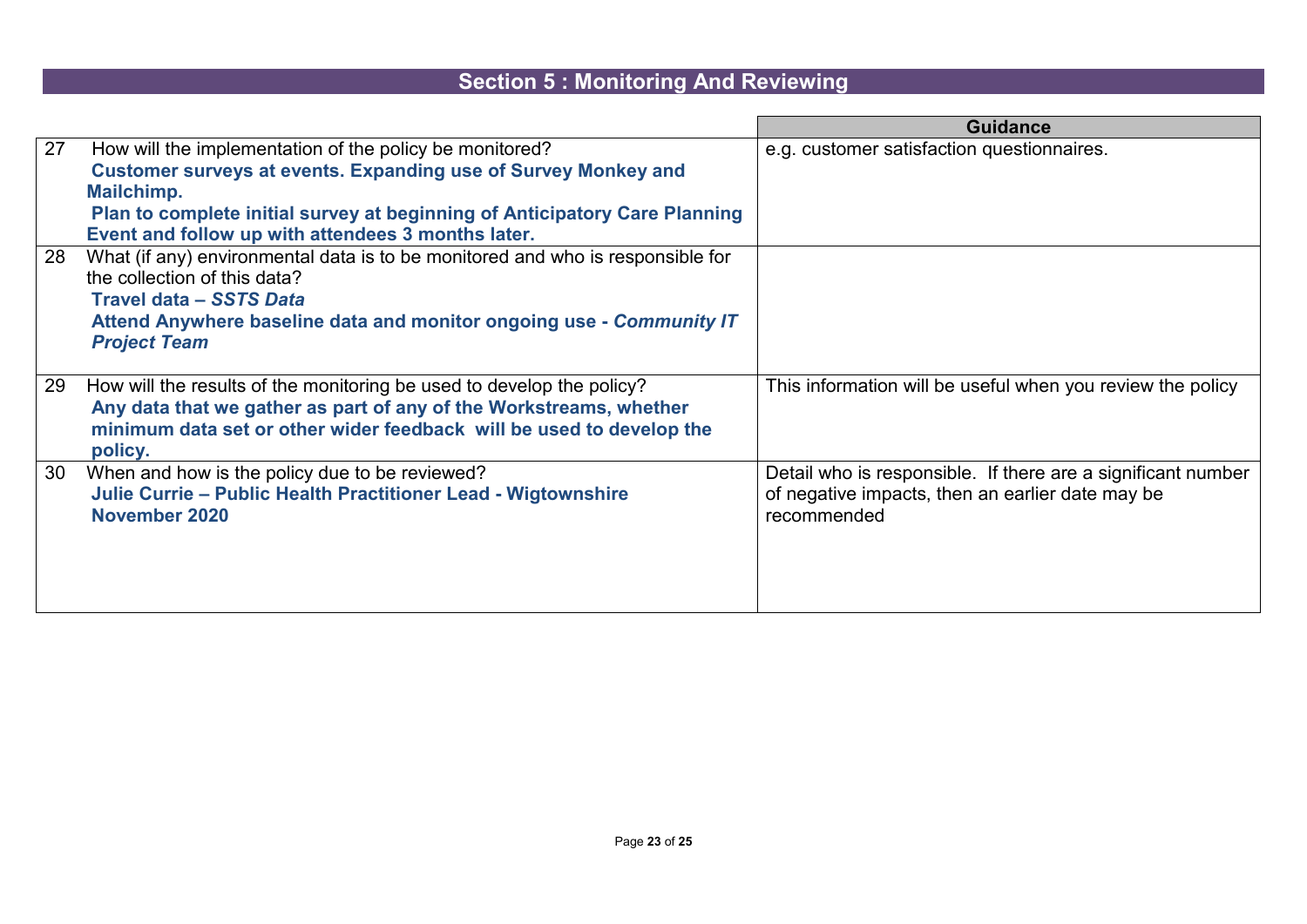#### **Section 6 : Quality Assurance and Public Reporting of Results**  (Information required for the Summary Sheet)

The organisation is required to publish the findings and results of all IAs conducted.

Monitoring of IA returns will be carried out by expert advisors and may result in additional information being required or a revised assessment.

The lead person is responsible for collating the key comments and actions. All members of the group should receive a copy of the final impact assessment.

The impact assessment information should be reported as part of the approval process for the policy.

The lead person is responsible for sending a copy of this completed Impact Assessment Toolkit form to the relevant service for the lead organisation where it will be quality assured and then part or all will be published on the public website.

For Dumfries and Galloway Council this is the Planning and Performance Unit - email it to [ImpactAssessment@dumgal.gov.uk](mailto:ImpactAssessment@dumgal.gov.uk)

For NHS Dumfries and Galloway email it to [lynsey.fitzpatrick@nhs.net](mailto:lynsey.fitzpatrick@nhs.net)